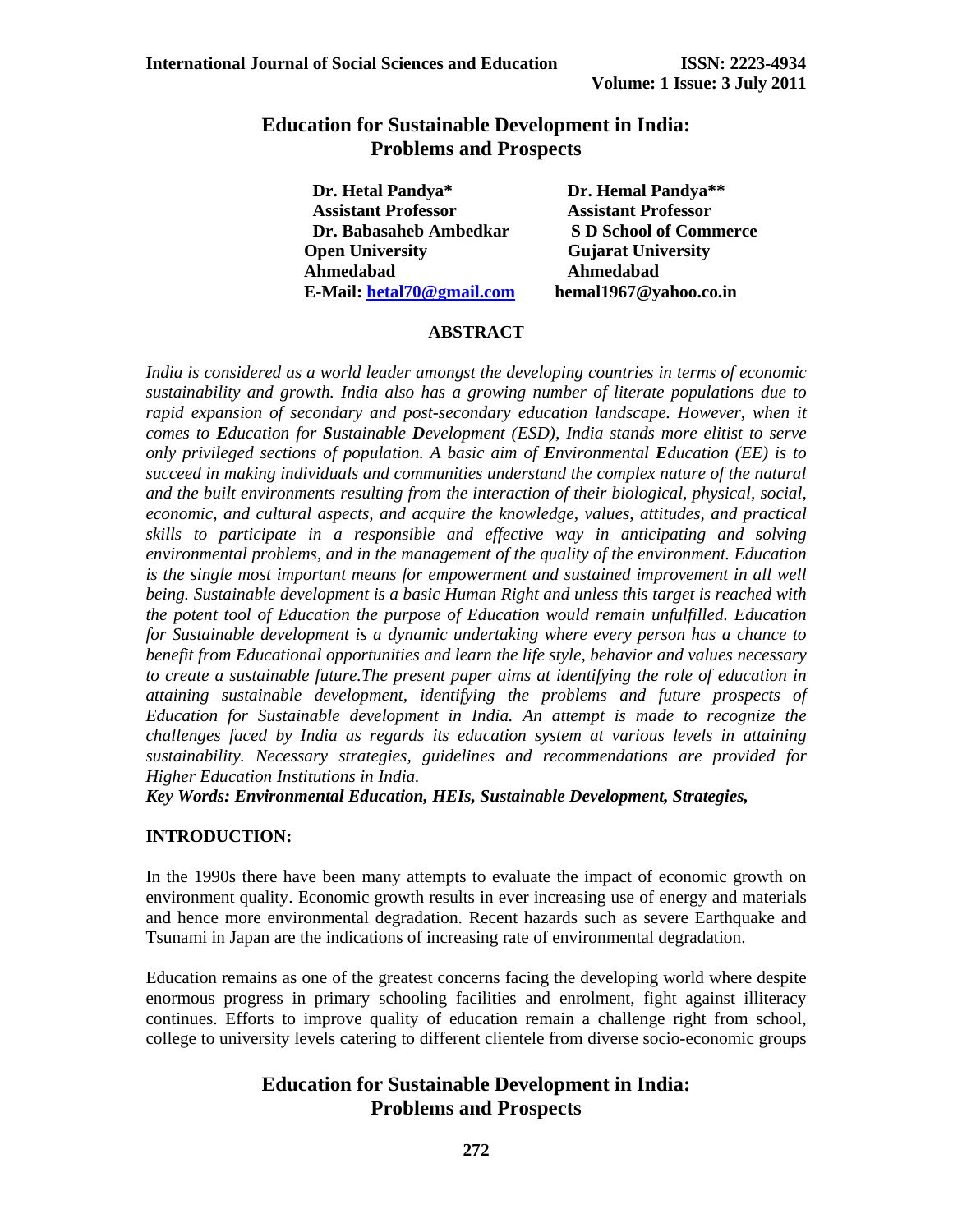to rural and remote rural areas to towns, big cities and mega cities. Planning and policy formulation of education and literacy beyond the teaching-learning transactions within the four walls of a classroom to make the people more aware of their surroundings while expanding the spectrum of their learning is therefore a biggest challenge facing the global world, including India. There is every need to make them understand where they stand, what needs to be done to bring improvements in the quality of their lives.

Now it is felt all over the world and India in particular that literacy and education is one such reinforcing agent which addresses the fundamental issue of human suffering – thereby straddling all variables—technical, political, social, economic, geographic, racial, ethnic and many others. Alternatively literacy for all, adult literacy in particular could be thought of as the engine to spearhead a revolutionary movement, which will address some of the fundamental issues affecting and shaping the world for our children of the coming generation. There is every need to tap this class of rich human resource who will bring changes in the future in the '*real*' sense, and therefore this special class needs to be made more aware of the implications of their ignorance and the need for empowering them otherwise the entire generations will recede into the darkness of unawareness as it had been for the past many decades.

The primary purpose of the paper is to outline the concept of **E**ducation for **S**ustainable **D**evelopment (ESD) as a framework to refocus the education system to achieve the goal of a better future so that the present generation is engaged adequately for achieving its own wellbeing while ensuring even better quality of life for the successive generations. Following a treatment of the philosophical and intellectual foundations of technological, organizational, social, and pedagogical innovation necessary for sustainable transformations of existing institutions and mindsets, principal aim of this study is to establish how higher education can optimize contributions to sustainable development**.** 

### **OBJECTIVES:**

#### **The major objectives of this study are stated below:**

- To identify the role of education in achieving sustainable development.
- To establish the linkages between Higher Education (HE), Environmental Education (EE) and Education for Sustainable development (ESD).
- To develop visions of higher education and to optimize its contribution to sustainable development.
- To look at areas where policy solutions may be needed and strategies can be formulated to support higher education's contribution to sustainable development.
- To identify major challenges faced by Higher Education system of India in attaining Sustainable development.
- To suggest various Policy measures, guiding principles and recommendations for Higher Education Institutions (HEIs) in this regards.

### **PARADIGMS OF EDUCATION:**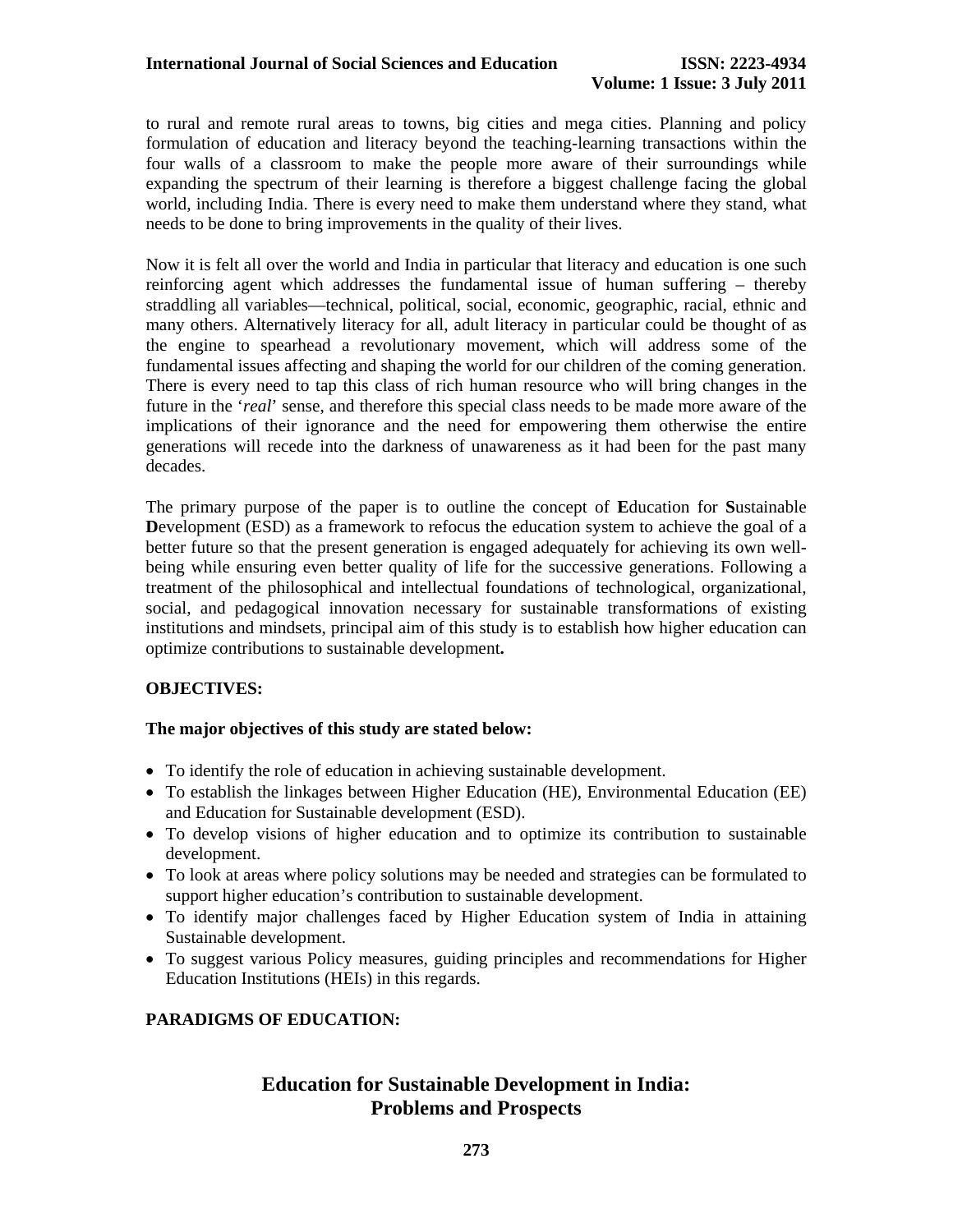A cursory glance at the literature of education points out the fact that three kinds of phrases are common in the field. These phrases are:

- (1) Education,
- (2) Adjectival education, and
- (3) **E**ducation for **S**ustainable **D**evelopment (ESD).

These phrases are dealt with under the three different paradigms:

- **1) Social Development Paradigm:** When we all say the word "education", it means the mainstream education, which is under the banner of the "Social Development Paradigm", where the parts (such as mountain, hills, rivers, forests, plains, snow, etc.) are studied to understand the whole (the Earth). It assumes that the sum of the parts is equal to the "whole". Education takes place within the framework such as market philosophy, management culture, replicating modernists, or even entrenched modernists. Under this Paradigm, education carries on its traditional role of replicating a modernist society. Knowledge is transmitted in specialist and atomistic ways so that learners can be prepared for their role in the machine – to learn how to control and be controlled, to produce and to consume. The red/green and the deep green thinking seek to counter alternatives to this thinking.
- **2) New Environmental Paradigm (NEP):** The paradigm supports the idea that "*matter is not mechanistic but contains aspects of wholeness and fundamental interconnectedness*". Ecological insights including Gaia theory support the idea of interconnectedness of life and physical systems. According to this paradigm, "*society too is seen as a web of shared meanings than a collection of individual consumers. Things are coming together; becoming more dependent*". In education, there has been the revival and extension of the old idea that learning is a dialogue, communication and creation of new meanings in a safe and cooperative environment. Under this paradigm, there are many movements, which are libertarian, and community education, progressive education, adjectival educations and socially critical and holistic **E**nvironmental **E**ducation (EE) and **D**evelopment **E**ducation (DE).
- **3) Education for Sustainable Development Paradigm:** In order to fill up the vacuum created by this thinking, it is necessary and required to find new model and approach which builds a new model, while retaining continuity with existing good practices. A model is required to continue to distil many contributory elements from these paradigms. The new model looks at the whole to be more than the sum of its parts. The new model holds this potential and has shown some interesting convergences in recent years. Both DE and EE share "*increasingly common aims, objectives, goal, vocabulary and approach*". And their defining elements should be "*woven into a core framework utilizing the concept of sustainability to produce an accessible, balanced and empowering education for sustainable development*". This is what is to be called education for sustainable development (ESD). It differs from the other educations because it is radical in nature, and it does not subscribe to technocratic interpretation of sustainability.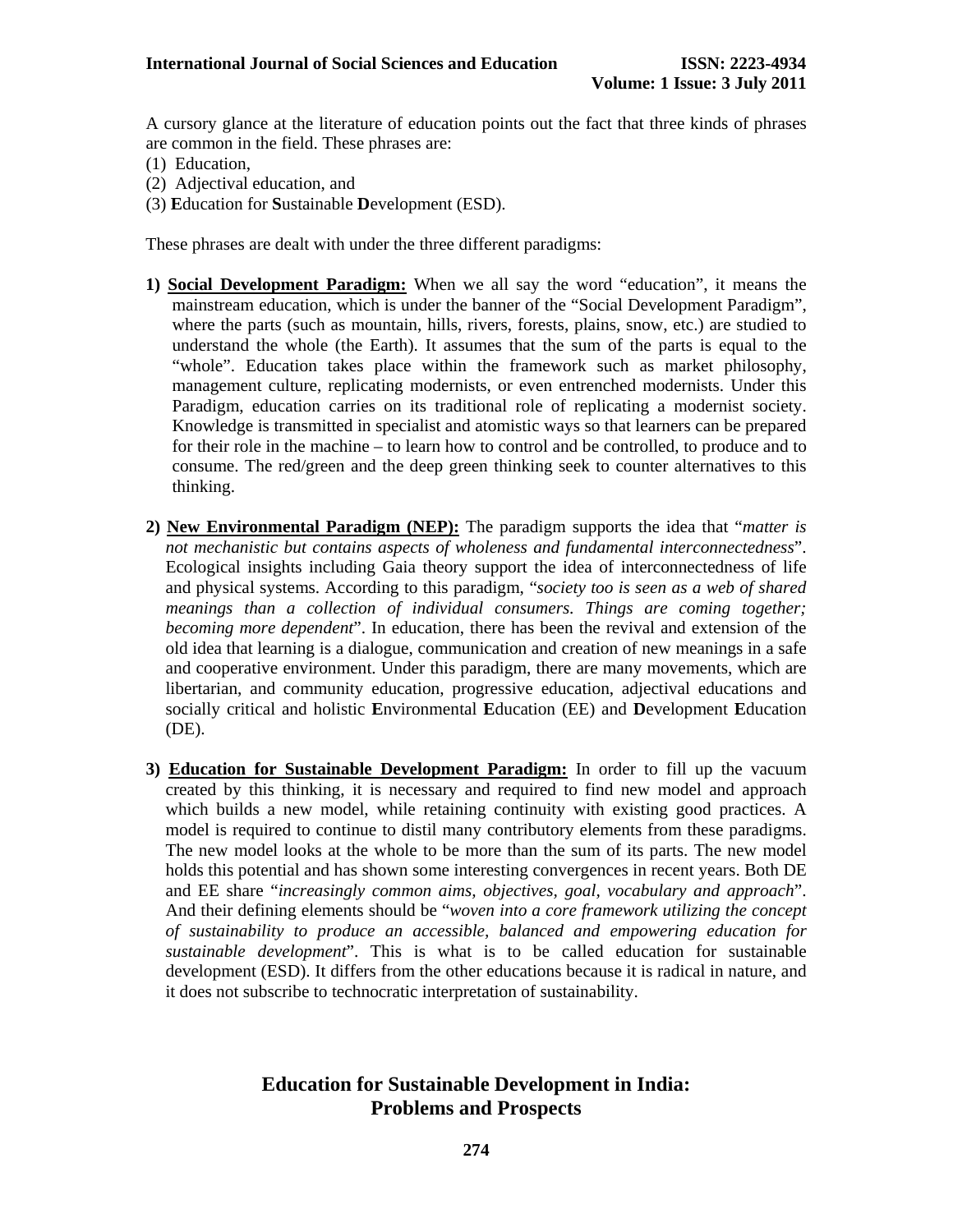Approaches and intentions of these paradigms are different. The contexts under which they emerged vary greatly. Their pedagogies differ from each other. Yet, their ultimate goal remains the same i.e. to develop the full potential of an individual so that he/she become competent in promoting sustainability in the society.

### **DEFINING SUSTAINABLE DEVELOPMENT:**

The term "*Sustainable Development*" became prominent after the Rio Earth Summit in 1992 which prioritized global environmental discussions and improved upon the initial framework introduced at the United Nations Conference on the Human Environment, Stockholm in 1972. The resulting Rio Declaration on Environment and Development, however, advocated the role of education in preventing ecological degradation (Cleveland & Kubiszewski, 2007). There are many definitions of the term "*Sustainable Development*", but the most widely accepted is the one used in the publication "Our Common Future", sometimes referred to as the Brundtland definition:

"*Development which meets the needs of the current generation without compromising the ability of future generations to meet their needs*" (UN, 1989).

This definition has the advantage of describing a future that all countries could engage with, but the disadvantage of vagueness and contestability. Sustainability is understood as the end state and sustainable development is understood as the process of getting there.

#### **Conceptualizations of Sustainable Development:**

It makes quite a difference whether one looks at sustainable development as just an environmental issue, or alternatively as a multidimensional challenge in the three dimensions: economic, environmental, and social. The competitiveness, environment, and employment are the operationally-important dimensions of sustainability – and these three dimensions together drive sustainable development along different pathways and go to different places than environmentally-driven concerns alone, which may otherwise require tradeoffs, for example, between environmental improvements and jobs. The inter-relatedness of competitiveness, environment, and employment is depicted in the **Table:1** below:

#### **Table:1 Interrelatedness of Competitiveness, Environment and Employment**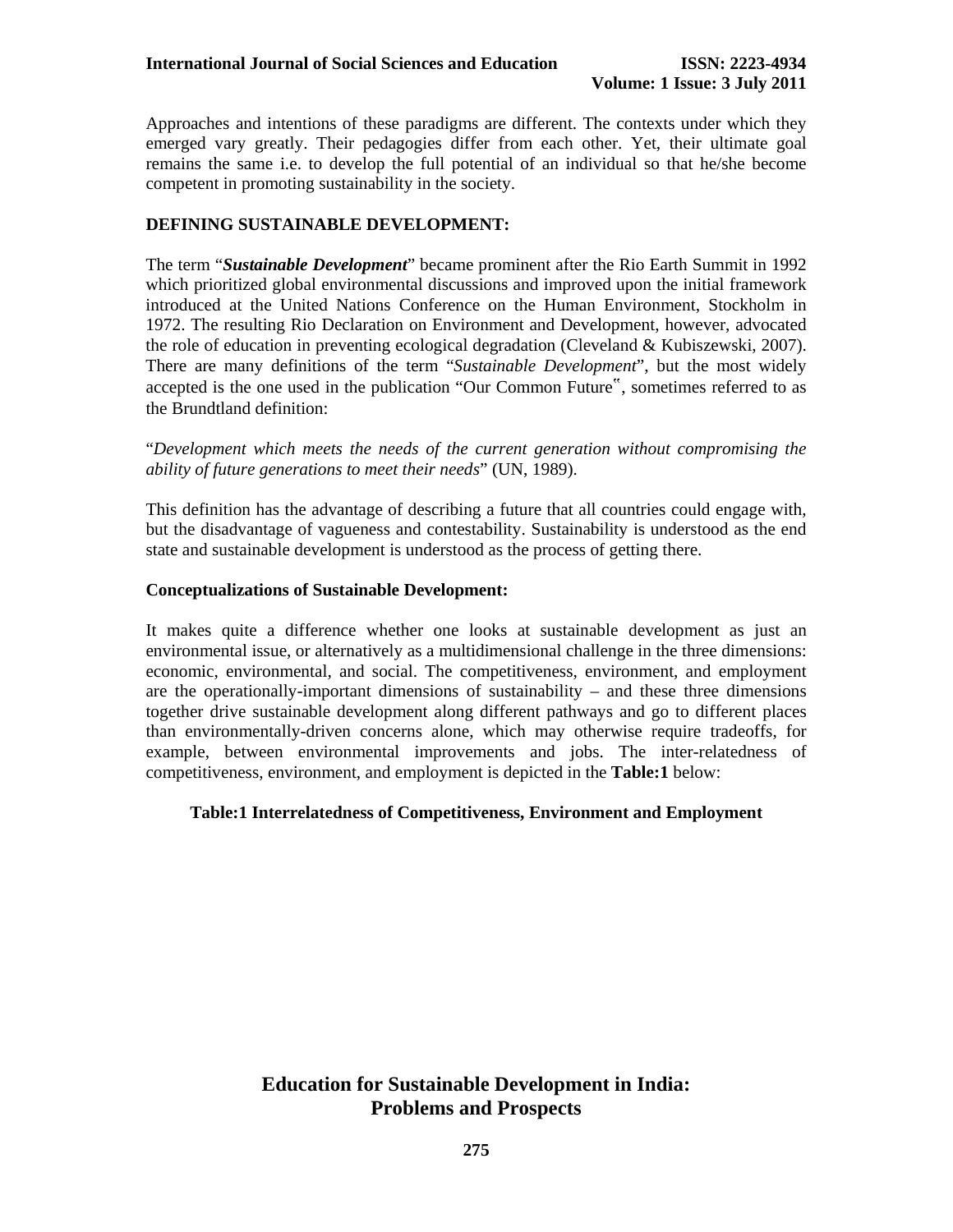#### **International Journal of Social Sciences and Education ISSN: 2223-4934**

| <b>AGENDA</b> | Competitiveness                                                                                               | Environment                                                                                | Employment                                                                        |
|---------------|---------------------------------------------------------------------------------------------------------------|--------------------------------------------------------------------------------------------|-----------------------------------------------------------------------------------|
| Current       | Improve<br>Performance/Cut Costs                                                                              | Control pollution/make<br>simple substitutions or<br>changes                               | Ensure supply of<br>adequately trained<br>people; dialogue<br>with workers        |
|               |                                                                                                               | Conserve<br>energy and resources                                                           | Provide safe<br>workplaces                                                        |
| Sustainable   | Change nature of<br>meeting market needs<br>through radical or<br>disrupting innovation (a<br>systems change) | Prevent pollution<br>through system<br>changes<br>Change resource and<br>energy dependence | Radical<br>improvement in<br>human-technology<br>interfaces (a<br>systems change) |

A *sustainable development* agenda is, almost by definition, one of systems change. This is not to be confused with an *environmental policy* agenda, which is – or should be – explicitly effect-based, and derived from that, a program of policies and legislation directed towards environmental improvements, relying on specific goals and conditions. The sustainable development policy agenda focuses at least on processes (e.g., related to manufacturing, transport, energy, construction, etc.), and may extend to more cross cutting technological and social systems changes. The *current strategy agendas*, even those that go beyond environmental goals, are defined as those that are focused on those policies that (1) improve profit and market share by improving performance in current technologies or cutting costs, (2) controlling pollution/making simple substitutions and changes, and conserving energy and resources, and (3) ensuring an adequate supply of appropriately skilled labor, and safe and healthy workplaces. These strategies can be described as 'reactive' vis-à-vis technological change, rather than proactive. Major dimensions of sustainability and their interrelations are shown in **Figure: 1** below:



#### **Figure: 1 Dimensions of Sustainability**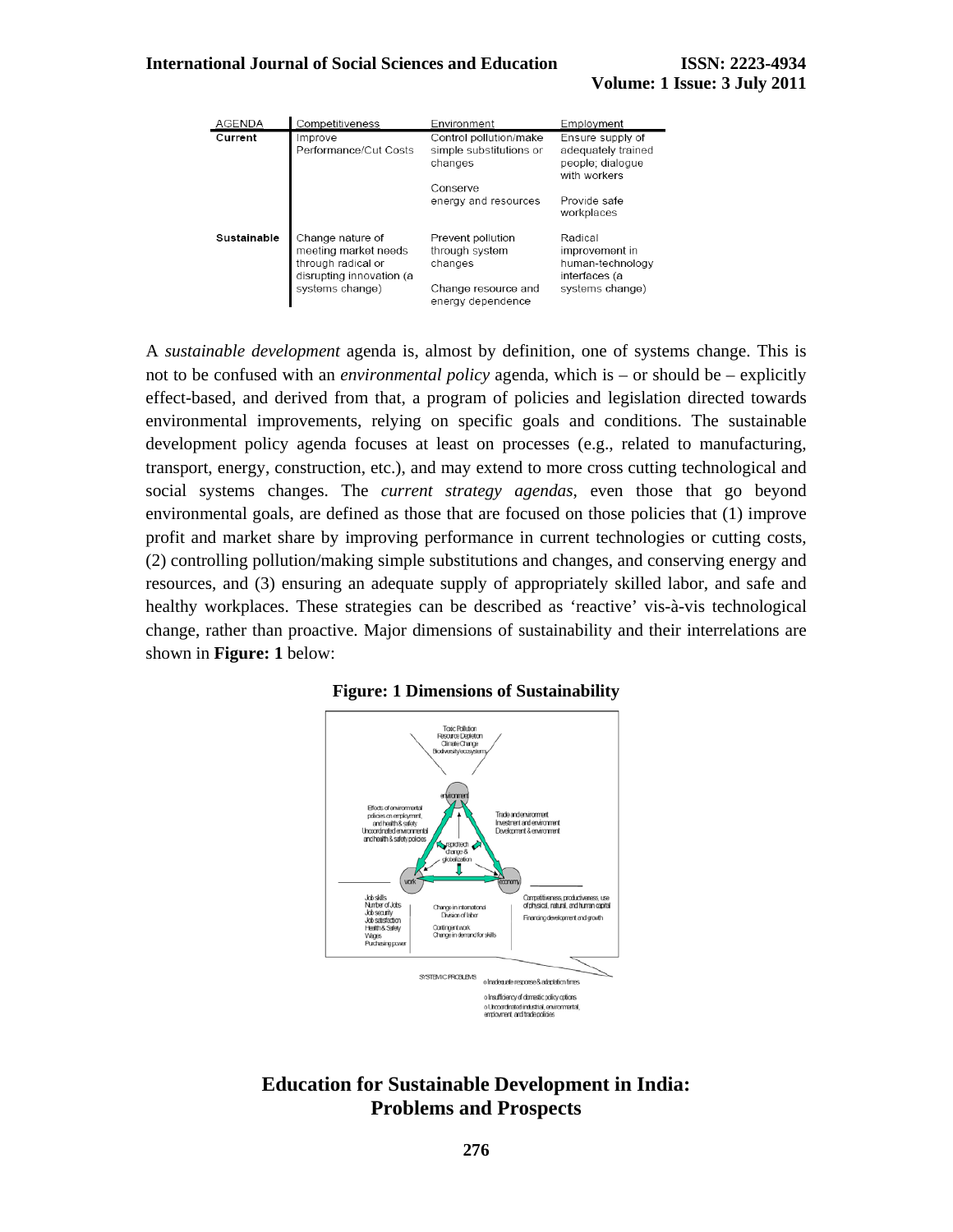*Source: Nicholas A. Ashford (2004)* 

The kind of innovation likely to be managed successfully by industrial corporations is relevant to the differences between current and sustainable technology agendas. One can argue that the needed major product, process, and system transformations may be beyond those that the dominant industries and firms are capable of developing easily, at least by themselves. Further, industry and other sectors may not have the intellectual capacity and trained human resources to do what is necessary.

#### **Sustainable development and ESD:**

Education is our bridge from the past to the present and from the present to the future. ESD is considerably broader in scope and complements the adjectival educations. In other words, ESD encompasses many aspects of these respected and established fields of study. The explanation of the phrase ESD, its concept, composition and intentions can be found in Bhandari & Abe (2003).

Sustainable development or sustainability is not a new idea; it is deeply embedded into the cultures of the Asia-Pacific region under different forms and names. It means caring not only for ourselves but also our children and their children. The world we live in, should be a better place (at least, not worse off), when we leave it for our children. So in a nutshell, sustainable development means "*living well within the means of nature*".

But the greatest challenge we are facing today are the growing population, absolute poverty, environmental problems, conflict, violence, terrorism and inappropriate development, which are clasping together to weaken the ecological system on which we depend and live. Not only these forces, but also other forces (natural calamities, human actions and their combined effects) are in the loom. It is for these reasons that a huge shift in our thinking, values and action is required.

### **Meaning and scope of ESD:**

### **"***ESD is an emerging but dynamic concept that encompasses a new vision of education that seeks to empower people of all ages to assume responsibility for creating a sustainable future***."**

Many scholars agree at the point that ESD is an extension of environmental education that would promote a sense of responsibility and active learner's participation in resolving environmental problems (Tilbury 1995); a successor of environmental education (Hesselink *et al*., 2002); a basic understanding of the interrelationships among environmental, economic and social equity issues (PCSD, 1996); a dynamic extended environmental education, emphasizing critical thinking, problem solving skills and sensitivity (Huckle and Streling, 1997); a trick because it is a way of thinking as much as what we are thinking about(Wheeler and Bijur, 2000); and the recent version of environmental education (Bhandari, 2003 a & b). According to UNESCO,

 "*ESD means a lifelong learning process that leads to an informed and involved citizenry having the creative problem solving skill, scientific and social literacy, and commitment to*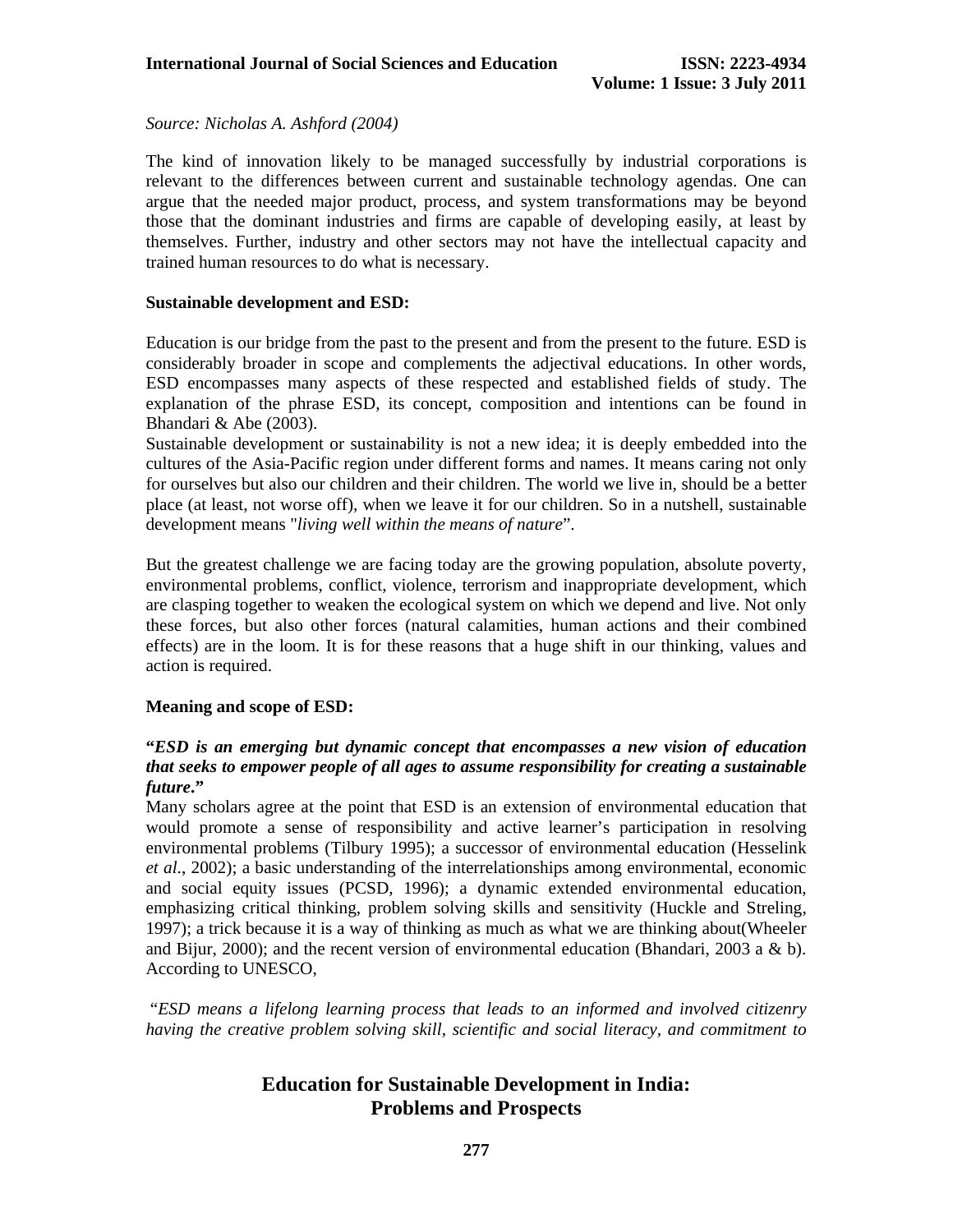*engage in responsible individual and cooperative actions. These actions will help ensure an environmentally sound and economically prosperous future.* "*ESD is an approach to teaching and learning that meets the challenge of balancing the three "E's" and intergenerational equity. It is a lifelong process of gaining the knowledge, skills and values needed to create lasting economic prosperity, environmental health, and social justice*."

 ESD is an empowering process in which the individual and community learn the connectivity among the three "E's" together with three "R's" (reading, writing and doing arithmetic skills) and use this knowledge to improve the quality of life of humans. The core strands of ESD embrace the following:

- ESD is considerably broader in scope and complements the adjectival educations.
- ESD is a new model of education that builds on the existing good practices.
- ESD puts emphasis on practical skills that are good for self-employment and are increasingly sought by employers.
- ESD involves learner until their behaviors are changed and new values and ethics, formed.
- ESD goes beyond knowledge, skills and attitudes and blends them together.
- ESD is context-oriented and puts emphasis on learning, action, reflection and action research to respond to the local issues.
- ESD is student-centered and activity-based.

**Figure: 4** shows how the focal point of **E**nvironmental **E**ducation (EE) is shifting towards ESD and how it is becoming broader and more inclusive in content. ESD is a stage in the evolution of environmental education and has a strong link with social, political and development educations (Hesselink *et*. *al*, 2002).

### **Figure:4 Environmental Education in Transition: broadening the scope or a new Paradigm?**



*Source: Hesselink et. al. (2000:4)* 

From **Figure:5** below, some of the distinctive features of ESD can be drawn:

• ESD is context and issue-based, and locally relevant.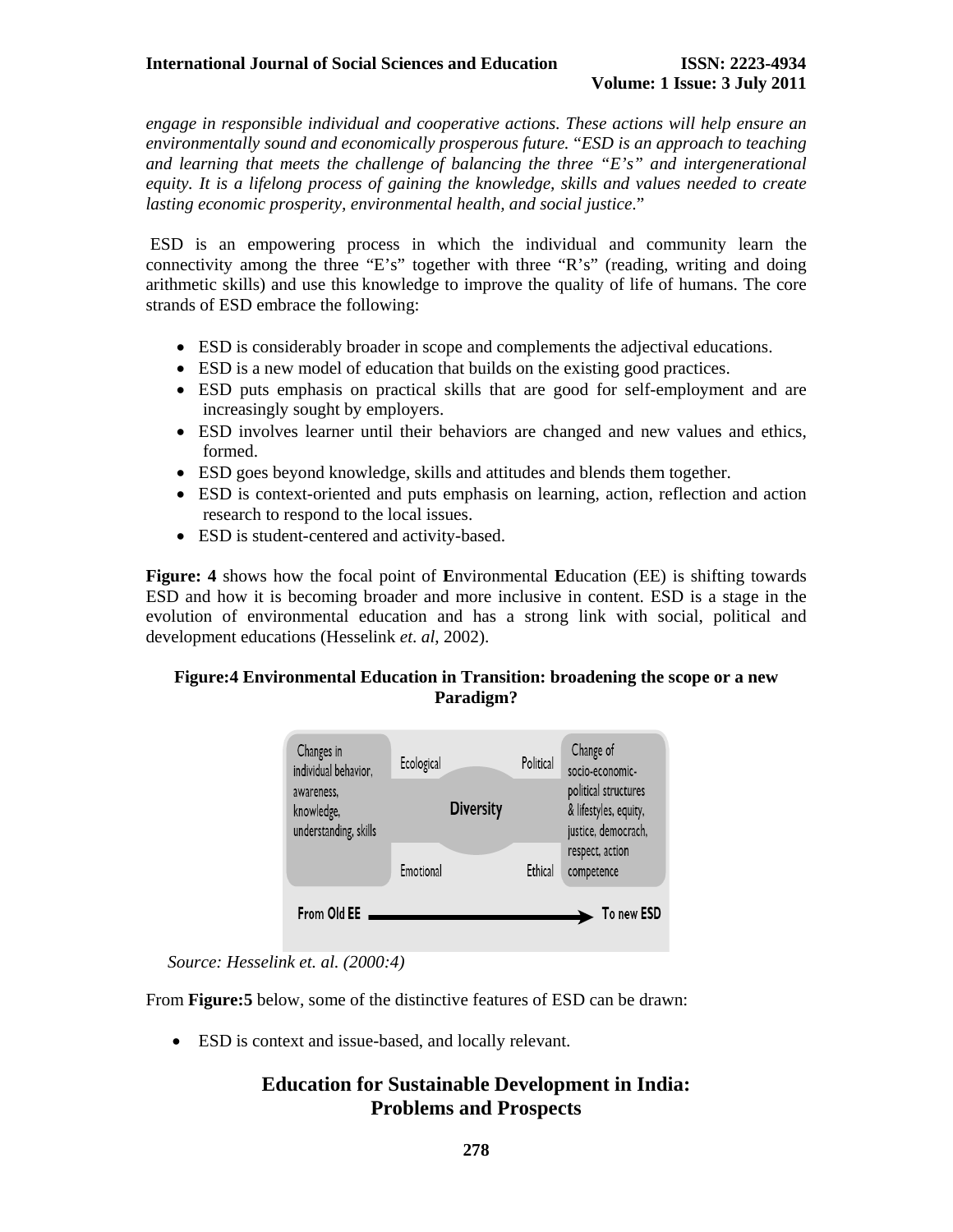- ESD seeks partnership across the society.
- ESD adopts an inter-disciplinary or trans-disciplinary approach. The issue comes before the discipline.
- ESD explores links between students' personal lives and wider environment and development concerns (both horizontally and vertically).
- The pedagogy combines the best practices of content integration (the economy, the environment and equity), inquiry-based learning; and authentic assessment. It takes the deep ecology approach.

**Figure: 5 Horizontal and Vertical Linkages of ESD** 



#### **Contrasts from Environmental Education (EE):**

Some educationists argue that if ESD is the extension of EE, then why do not we call it EE? Why do we need this new vocabulary? If it differs from EE, then what is the main difference? The main differences can be identified as: Firstly, EE belongs to the category of the adjectival educations. It is argued that the adjectival educations are not broad enough to include concerns other than the ones designated by their adjectives because they tend to meet the concerns of some selected interest groups only. In this regard EE is no exception. Secondly, EE views the environment within the context of human influences i.e., in terms of economics, social equity, culture, political structures, etc. In other words, EE is environment-based and attaches its values on the environment. Thirdly, these principles focus on values related to "*environmental sensitivity*" and demands the active involvement of learners in "*planning their learning process*". Participation and equity values are meant only for students, but not for society or community in general. The three E's are presented as a series of necessary trades off, i.e. one can be had at the loss of other. On the contrary ESD demands that the three "E's" are considered a whole and should be promoted together, never one at the cost of other. Thus, ESD goes beyond EE to grapple the more complex issue of how to promote all three "E's" together. This is how the phrase ESD was coined differently from EE.

Conceptually, no significant difference exists between EE and ESD. However, at the operational level, there are some differences, especially in their approach and methodology as in **Table: 2**

#### **Table: 2 Differences between EE and ESD**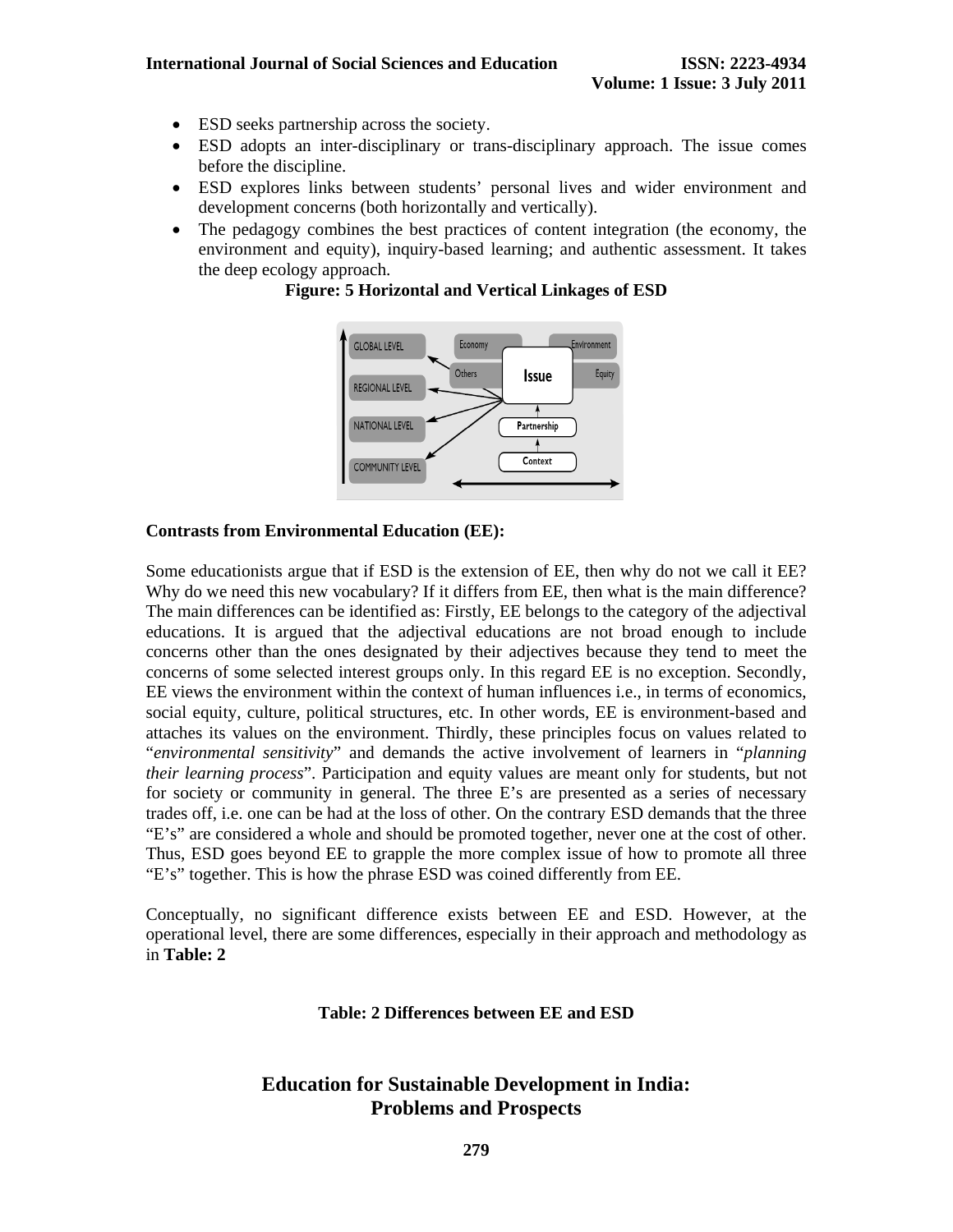| Description | <b>EE</b>                                                                                               | <b>ESD</b>                                                                                                                                                          |
|-------------|---------------------------------------------------------------------------------------------------------|---------------------------------------------------------------------------------------------------------------------------------------------------------------------|
| I. Content  | Knowledge and understanding of the<br>natural environment and impact of<br>social and political systems | Environment in the context of<br>social, political, economic. Focus<br>on local to global issues and their<br>solutions. Add more content equity<br>and technology. |
| 2. Context  | Formal and non-formal mode                                                                              | Lifelong learning process (any<br>time, any where)                                                                                                                  |
| 3. Method   | Interdisciplinary, learner-centered,<br>experiential and inquiry-based.                                 | Interdisciplinary, learner-cen-<br>tered, experiential and inquiry-<br>based. Stresses on partnership and<br>systemic thinking.                                     |
| 4. Action   | Environmentally sound skills and<br>behaviors for decision making and<br>citizen action.                | Focus on citizen action skills.                                                                                                                                     |
| 5. Values   | Environmental protection in social<br>and economic context                                              | Environmental sensitivity, Inseparabil-<br>ity of three E's.                                                                                                        |

Source: Wheeler et al. (2002)

#### **The Focus of Education for Sustainable Development (ESD):**

ESD gets beyond the reduction and analysis approach to the synthesis and integration approach of what we know and can know. In other words, the understanding of interconnections between environmental, economic and social systems is core to ESD. ESD develops in learners the critical thinking skills, political knowledge and values required to analyze the complex interdependence of social, cultural, economic and political aspects of sustainable development. In other words, ESD cultivates in learners the habit of system thinking, interconnections and multiple perspectives (Wheeler *et al*, 2000). Sterling suggests five indicators of ESD which cut across the themes of environment, the economy and social quality of life of all. These indicators are:

- **Sustainability values**: Values that need to be reflected in education are intergenerational equity, conserving biodiversity and ecological integrity, qualitative development, community development, etc.
- **Personal and community values**: Values such as a sense of responsibility to the environment and other people, abilities to translate this responsibility into action in both personal and public life, the ability to respond positively to change and uncertainty; the capacity to see the links between individual and group actions, external events and other factors; an interdisciplinary and holistic outlook; and a sense of self-worth combined with a respect for other individuals and cultures.
- **Pedagogy**: Pedagogy should be based on meaningful, rather than token, empowerment, participation and ownership. Action research and experiential and cooperative learning should be part of pedagogy. And it should aim at developing eco-literacy and political literacy for full and active citizenship. Methodology includes experiential learning.
- **Curriculum:** Values that should be reflected in the curriculum are vertical progression and horizontal integration (inter and trans-disciplinary); development of process, not content; establishing relation between areas more important than the decontextualized studies.
- **Structures**: The structure and organization focus on democratic decision making process; greening the physical and management of institutions; using institutions as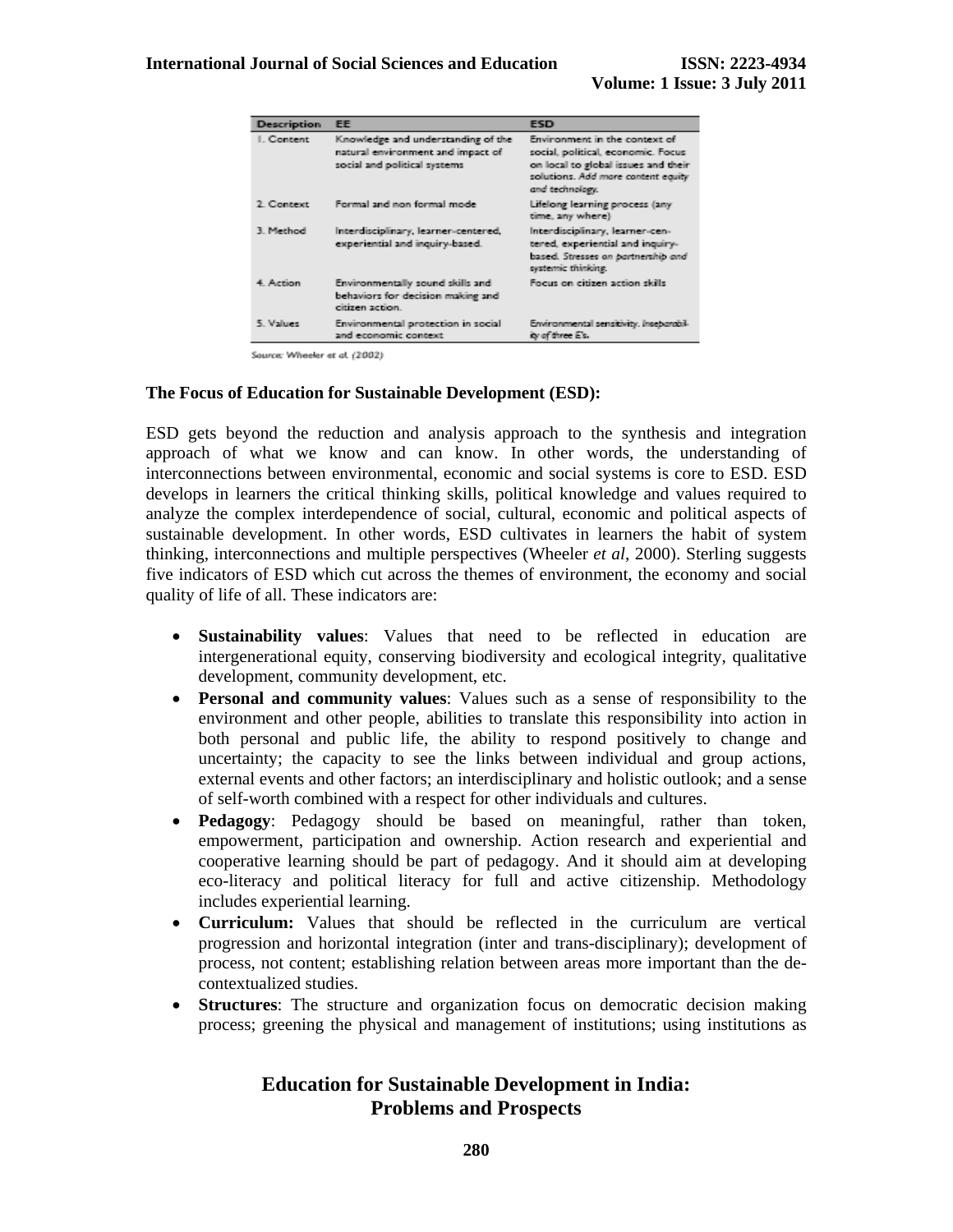learning center for the whole community; establishing networks and links; teachers and leaders being facilitators rather than authorities and education for life.

To formulate focused action plans and implementation strategies, UNESCO divides ESD domain in eight areas or themes. These are:

- Sustainable Urbanization.
- Sustainable Consumption.
- Peace and Human Security.
- Rural Development.
- Cultural Diversity.
- Gender Equality.
- Health Promotion.
- Environment.

**Figure: 6** depict a pictorial representation ESD and its focal themes. These themes are supplementing each other in order to achieve overall human development in all countries. Among these focal themes, some themes are already promoted in India. There is strong presence of advocacy, campaign, lobbying and outreach activities in India for the themes like environment education, health promotion, gender equality, rural development and sustainable urbanization. Other themes such as sustainable consumption, peace and human security and cultural diversity, are relatively new to the country thus need more concerted efforts to promote them with activities like policy formulation, standardization, outreach, sensitization and awareness rising.

#### **Figure: 6 Education for Sustainable Development (ESD) and its Focal Themes**

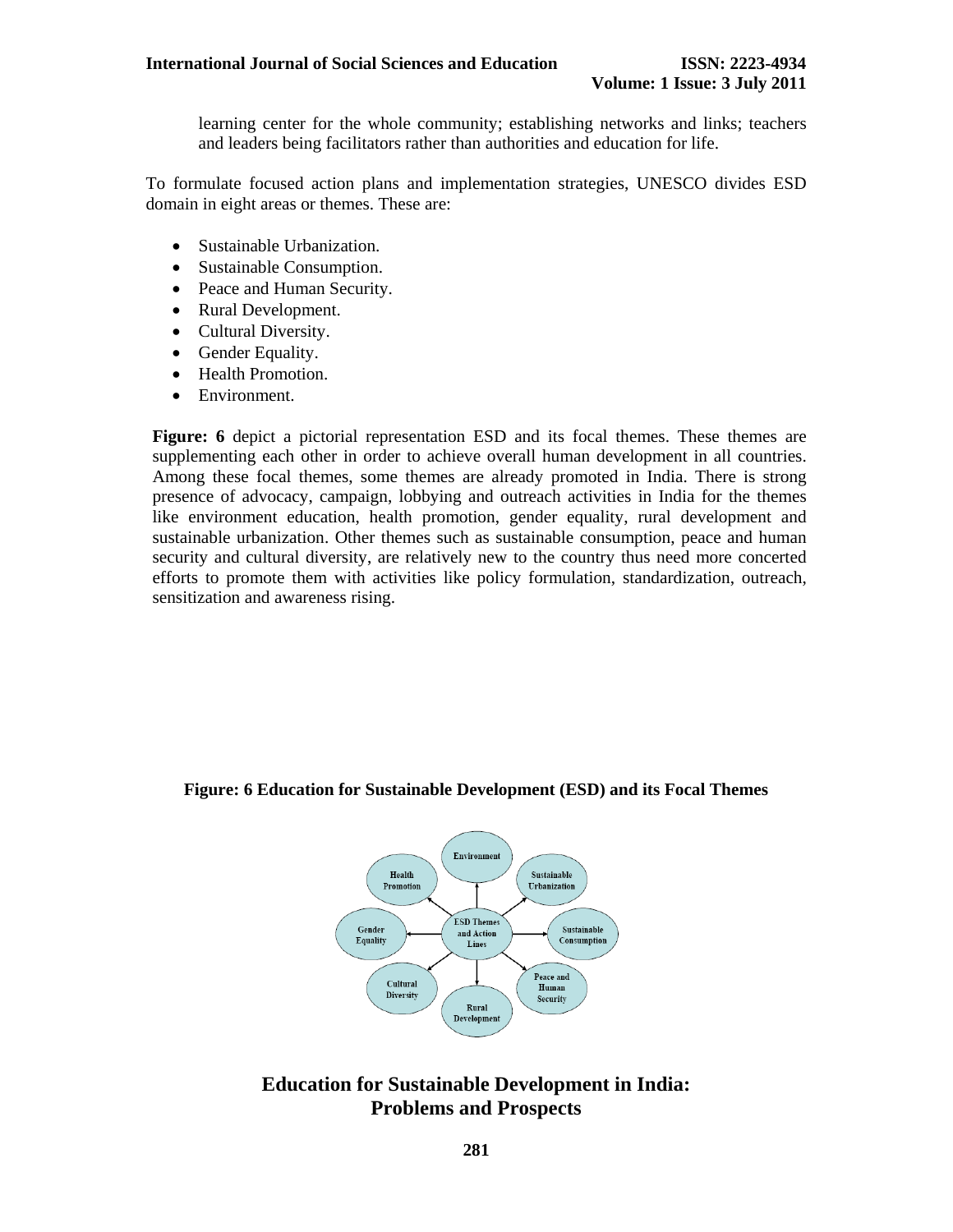### **The State of Art: Global and Indian**

Amartya Sen observes *"The first - and perhaps the most basic issue (is) the fact that illiteracy and innumeracy are forms of insecurity in themselves. Not to be able to read or write or count or communicate is a tremendous deprivation"*.

This is the age in which literacy has gone beyond pedagogy and comprehension to technological power, where on the one hand the notion of global village is no longer an abstraction with transactions taking place electronically through cyber space and in India with best of intentions for IT introduction is struggling to provide minimum facilities to the formal schools, four walls with a roof to non-formal and alternative education centers and teaching relevant vocational skills at Jan Shikshan Sansthans or providing meaningful continuing education in the Continuing Education Centers as well as quality material production in State Resource Centers for Adult Education.

#### **Current scenario: A cursory look**

- Today, the rich one-fifth of the world's people consumes some 75-80 percent of world resources and generate the most pollution, both absolute and in relative terms.
- If all people alive to-day were to have rich world's per capita oil consumption, the world oil production would have to be about 5 times more. If this increases exponentially with the increase in population, oil reserves will run out by 2050.
- It is estimated that up to 100 species become extinct every day. One estimate indicates that about 40,000 species were lost by the year 2000 (a rate far exceeding any in the last several centuries).
- In one example using the 'footprint' analysis, "it has been estimated that to provide one person living in Sydney with water, settlement area, energy and food requires at least 4 to 5 hectares of productive land. Therefore, if 9 billion people were to live as they do in Sydney, we would need about 40 billion hectares of productive land. However, this is approximately 6 times all the productive land area of the planet."
- Another estimate suggests that, if the world pushes ahead to the consumption levels reached in the US today, we would need about 5 or 6 more earths. Though certainly not exhaustive, the figures cited above are indicative of the direction human society is moving. The essential elements of the current scenario is that, despite substantial progress in various areas, (a) population continues to grow, (b) poverty has not diminished, but increasing, (c) inequalities between the rich and the poor are widening, and (d) the environment is being pushed beyond its limits. This situation becomes even more pronounced with the rising tide of globalization. It also indicates that the consumption and production patterns of the present generation are endangering the survival of future generations, both human and nonhuman life forms. Such a situation has created much concern locally, nationally and globally.

#### **Need for New Ethical Education:**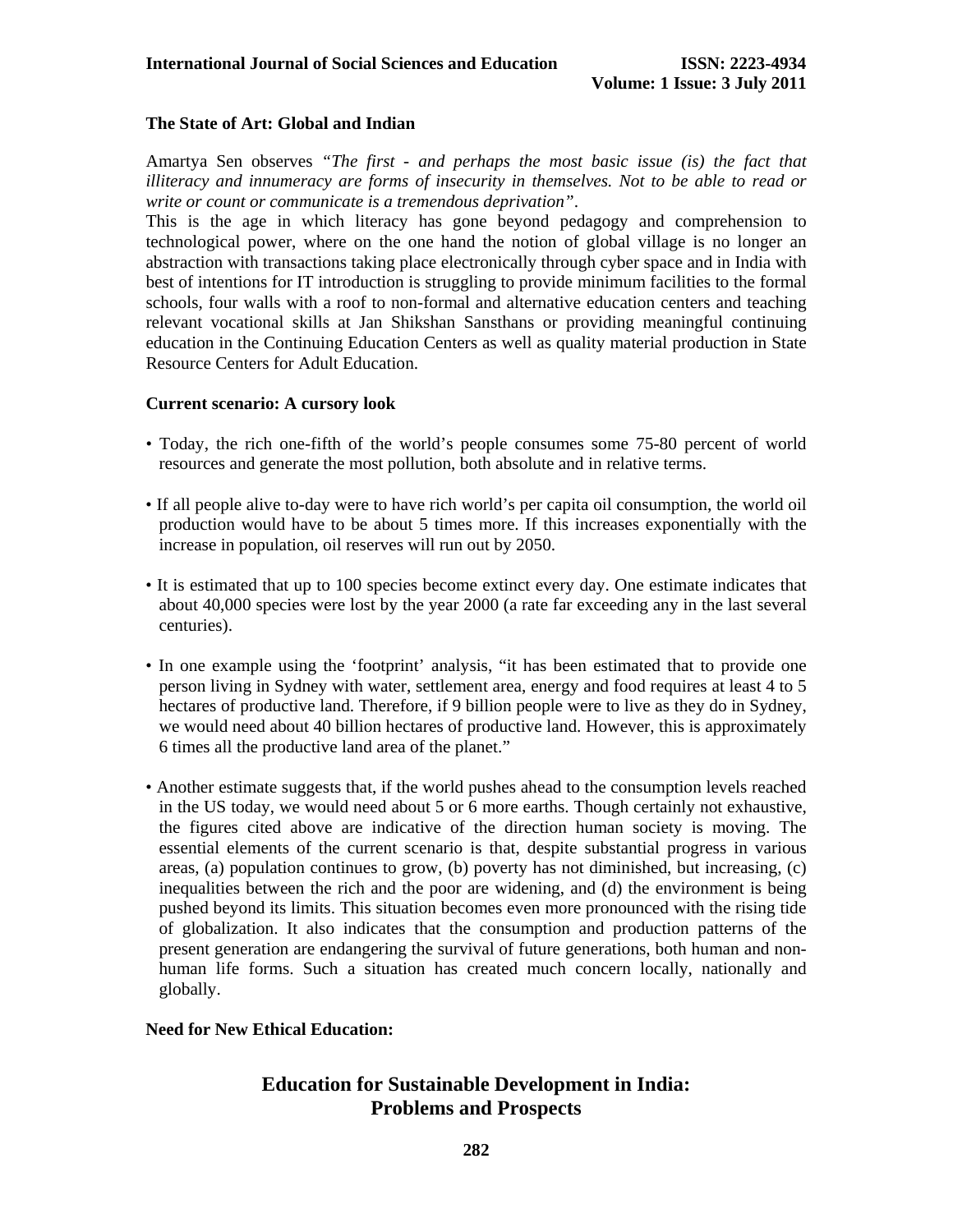New values and ethical standards never arrive in abstract. They arise in view of new realities and new understanding of the world. We should realize that our society has become an accumulation of self-centered desires that threaten the life-support system of Mother Earth. We should also realize that our lifestyles based on ever increasing materialistic consumption could be changed gradually by inculcating or embracing new values and ethics. As education is basic to recognizing new values, acquiring and clarifying new concepts and relieving these in our individual and social behavior, our response to the need for sustainable development must be based on new kind of education. Thus new values and ethics should be ingrained in our educational system; thinking and acting for sustainable development must stem from mass education. In short, our educational systems will need to reform, innovate and focus towards sustainability. Conventional methods of teaching and learning will not meet the needs for sustainable development. Only through re-orienting towards new ethical education will human society be able to achieve sustainable development. The following **Table: 3** give the Sustainability Appraisal Grid for HEIs as regards their usage of various resources.

**Table: 3** 

| What can the university<br>(or activity) do to enhance                                                                                     | Three ways in which a university manifests itself                                                                                                                                                                                        |                                                                                                                                                                                                                                                                       |                                                                                                                                                                                                                                                            |  |
|--------------------------------------------------------------------------------------------------------------------------------------------|------------------------------------------------------------------------------------------------------------------------------------------------------------------------------------------------------------------------------------------|-----------------------------------------------------------------------------------------------------------------------------------------------------------------------------------------------------------------------------------------------------------------------|------------------------------------------------------------------------------------------------------------------------------------------------------------------------------------------------------------------------------------------------------------|--|
| the "stock" of the<br>following resources or<br>"capitals"?                                                                                | As a business                                                                                                                                                                                                                            | As a place of learning and research                                                                                                                                                                                                                                   | As a key member of the community                                                                                                                                                                                                                           |  |
| <b>NATURAL</b><br>The<br>and<br>resources<br>services provided by the<br>natural world                                                     | 1. Use resources efficiently<br>- Reduce energy and raw material<br>use<br>- Drive waste out of the system                                                                                                                               | 2. Develop the new economy<br>Exploit teaching, research,<br>business development opportunities<br>in low-carbon.<br>high<br>human<br>creativity economy                                                                                                              | <b>Conserve,</b><br>3.<br>enhance<br>the<br>environment<br>- Subscribe to low-impact travel<br>schemes<br>- Increase biological mass and<br>diversity (on campus and locally)                                                                              |  |
| <b>HUMAN</b><br>The energy, motivation,<br>capacity for relationships<br>intelligence<br>and<br>оf<br>individuals                          | 4. Attract and keep good staff<br>- Create community of purpose for<br>staff, students, other stakeholders<br>- Be a values led organisation<br>- Ensure healthy working culture<br>and physical environment<br>- Be active on diversity | student<br>Provide<br>good<br>5.<br>experience<br>- Be a values led organisation<br>- Ensure healthy working culture<br>and environment<br>Enhance employability<br>of<br>graduates<br>- Ensure sustainability literacy for<br>all                                    | 6. Promote Lifelong learning<br>- Mix on/off campus learning<br>experiences for both students and<br>community (work-based learning)<br>- Clear learned paths in and out of<br>higher education - from school,<br>further education, work, non-<br>working |  |
| <b>SOCIAL</b><br>The social groupings that<br>add value to individuals<br>families.<br>(e.g.<br>communities, parliaments,<br>universities) | 7. Provide good governance,<br>management<br>- Ensure clarity and coherence in<br>strategic planning and well trained<br>managers<br>- Modernise charters, decision-<br>making<br>systems<br>to<br>ensure<br>transnarency and democracy  | 8. Anticipate future markets for<br>graduates<br>- Articulate and meet 21 <sup>st</sup> century<br>challenges<br>through<br>teaching.<br>research, knowledge transfer<br>- Promote a vision of future that<br>engages new generations<br>Prenare graduates for multi- | 9. Respond to other policy<br>agendas<br>- Ensure equal opportunities/access,<br>and other human rights<br>- Understand employer demand in<br>context of future needs<br>- Renew purpose of HEI<br>. Provide leadership for society in                     |  |

Sustainability appraisal grid illustrating what a higher education institution might do to contribute to sustainable development

|                                                                                                                                                                                                                                                                                                                                                                                                                                  |                                                                                                                                                                                                                                                      | complex, rapidly changing times                                                                                                                                                                                               |
|----------------------------------------------------------------------------------------------------------------------------------------------------------------------------------------------------------------------------------------------------------------------------------------------------------------------------------------------------------------------------------------------------------------------------------|------------------------------------------------------------------------------------------------------------------------------------------------------------------------------------------------------------------------------------------------------|-------------------------------------------------------------------------------------------------------------------------------------------------------------------------------------------------------------------------------|
|                                                                                                                                                                                                                                                                                                                                                                                                                                  | disciplinary approaches to problem<br>solving                                                                                                                                                                                                        | - Higher education to set as well as<br>respond to agendas                                                                                                                                                                    |
| <b>MANUFACTURED</b><br>10. Demonstrate best value in use<br>The "stuff" that exists<br>of estates<br>- Ensure building design, refurbish,<br>buildings.<br>already -<br>railways, etc. Can it be<br>all estate management is best<br>practice and for environment<br>used in a way that<br>- Forge local partnerships (e.g.<br>requires fewer resources<br>and<br>renewable energy generation)<br>human  <br>more<br>creativity? | 11. Excellence in research and<br>teaching<br>- Integrate student learning with<br>improvement.<br>and<br>campus<br>community experience<br>Sustainability<br>research/consultancy<br>Encourage<br>for<br>innovation<br>sustainable design solutions | 12. Promote community relations,<br>outreach<br>Share sports, library, other<br>$\sim$<br>facilities<br>- Build portfolio of joint ventures<br>for student, staff and local residents<br>- Sustainable transport partnerships |
| <b>FINANCIAL</b><br>13. Save money/be efficient<br>- Use whole life costing<br>The money and stocks<br>- Invest ethically (e.g. pensions)<br>that enable us to put a<br>- Provide incentives for adding<br>value on, and buy and<br>sell, the above resources.<br>value to physical resources<br>Are there ways that<br>financial value can more<br>accurately represent the<br>real "cost" of using these<br>resources?         | 14.<br>Compete<br>internationally/regionally<br>- Structure internally and make<br>relationships to facilitate ideas-<br>innovation-implementation process<br>- Export models and programmes                                                         | 15. Modernise risk management<br>- Report on environment and social<br>impacts as well as financial<br>- Use procurement strategies to<br>support local markets and ethical<br>trade                                          |

**Education Institutions.**<br> **Education for Sustainable Development in India: Problems and Prospects**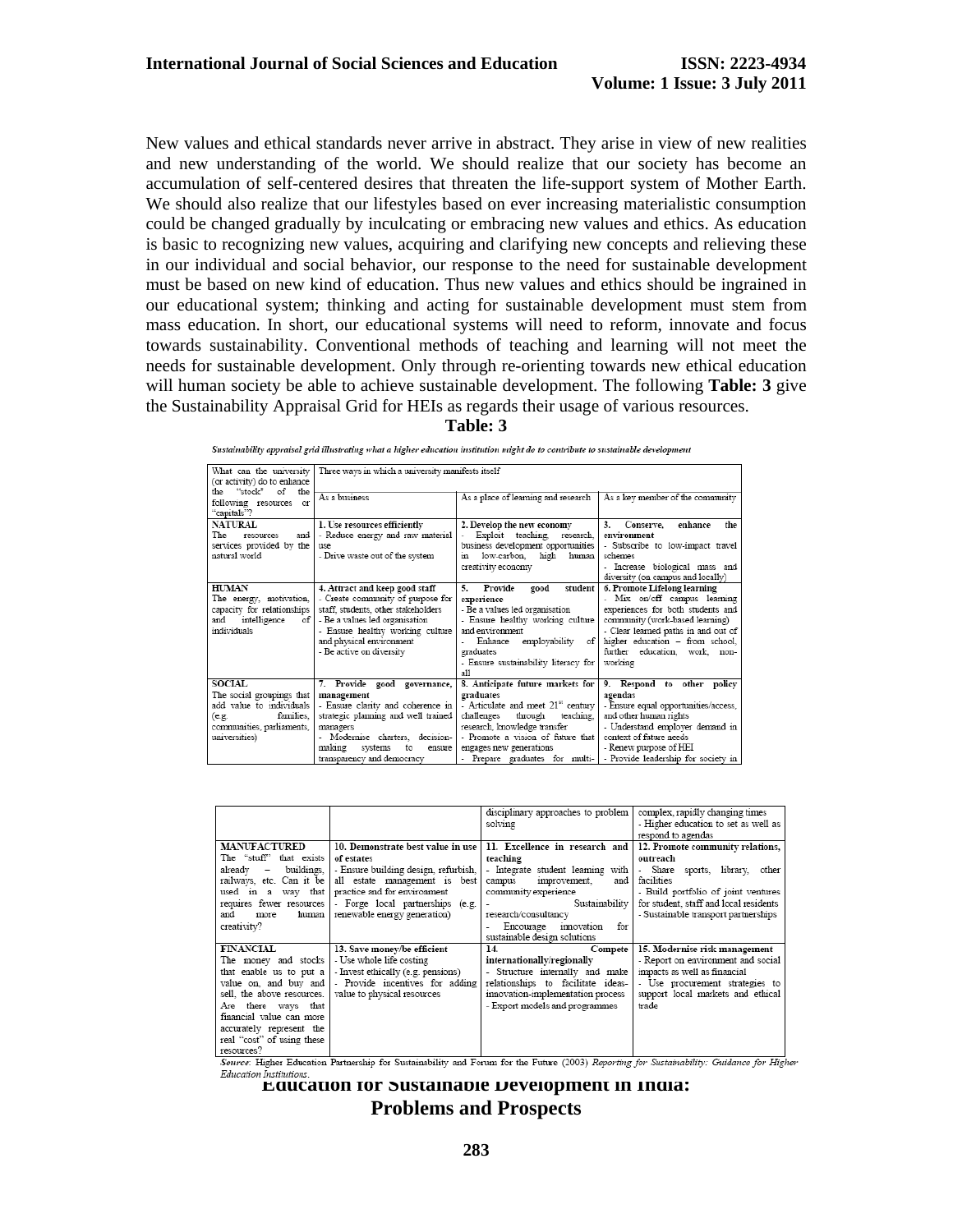### **Millennium Development Goals (MDGs):**

During United Nations Millennium Summit in 2000, 189 world leaders made historic promise to meet the Millennium Development Goals (MDGs), which are international development goals for improving social and economic conditions in the world's poorest countries. MDGs are placed in actions in collaboration with all UN agencies, several international NGOs, national legislators, policymakers and development practitioners in various countries having below average human development index. The eight MDGs are:

- 1. Eradicate Extreme Poverty and Hunger.
- 2. Achieve Universal Primary Education.
- 3. Promote Gender Equality and Empower Women.
- 4. Reduce Child Mortality.
- 5. Improve Maternal Health.
- 6. Combat HIV/AIDS, Malaria and other Diseases.
- 7. Ensure Environmental Sustainability.
- 8. Develop a Global Partnership for Development.

Solution Exchange activities are specifically designed for intervening and achieving MDGs across states of India as well as in South Asia. Solution Exchange is divided into 13 communities or e-mail based discussion forums as shown in **Table: 4** below. Each community serves at least one MDG. On the other hand, one MDG can have one or more Solution Exchange communities, as indicated in **Table: 4,** for the achievement of specific goal by year 2015. **Table: 4** also show that Solution Exchange Communities in India serve several ESD themes in order to achieve thematic priorities of each theme.

India has witnessed a height of advocacy, lobbying, campaign, and even judiciary activism in the areas of inclusive education, right to education and Education for Sustainable Development (ESD) before these are being formally adopted in different legislative forms. The *Right of Children to Free and Compulsory Education Act* or **R**ight to **E**ducation Act (RTE) was passed by the Indian parliament on 4th August 2009 and it came into force on 1st April 2010. India became one of 135 countries to make education a fundamental right of every child at the time of its introduction. The Act describes the modalities of the provision of free and compulsory education for children between 6 and 14 in India. This is one such Acts that is associated with a long social movement with a rigorous process of lobbying, campaign and advocacy by the groups of activists, social workers, practitioners and other stakeholders. To supplement mandates of right to education, Government of India initiated a flagship programme named 'Sarva Shiksha Abhiyan' (SSA) for achievement of Universalization of Elementary Education (UEE) in making free and compulsory education to the children of 6-14 years age group. This is a national programme interlinked with UNESCO's Education for All programme at the global level. SSA is targeted at expansion of inclusive and vocational education without compromising their quality. SSA reaches out to school dropouts, marginalized communities and nomads through a dedicated network of education providers across state and district level. SSA also utilizes facilities and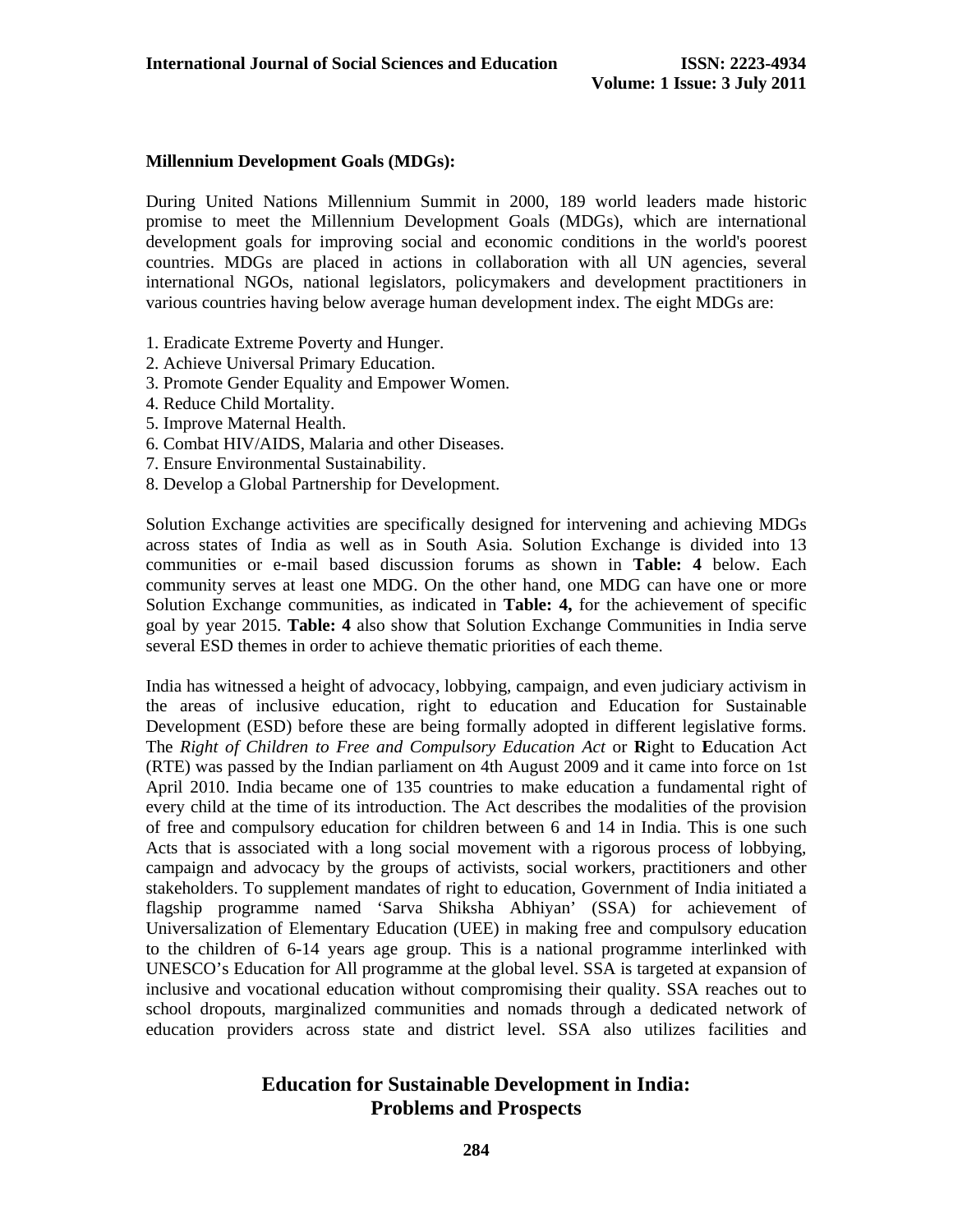infrastructure of existing schools in districts for achieving its targets. The RTE Act as well as SSA has made provision of 'No School without a Library' along with other basic infrastructures in a school. Universalization of primary education essentially will enhance social demand for universal access to information and knowledge. Thus this Act has paved way for another social movement 'every village a library', or 'every village a knowledge resource centre' in a refined form, for fostering universal access to information and knowledge.

| SI.<br>No.     | Name of<br>Community          | <b>Related MDG</b>                                                                        | <b>Related ESD Theme</b>                                                          | Facilitating<br>Agency                                  | Launched<br>in   |
|----------------|-------------------------------|-------------------------------------------------------------------------------------------|-----------------------------------------------------------------------------------|---------------------------------------------------------|------------------|
| 1              | <b>AIDS</b>                   | Combat HIV/AIDS.<br>malaria and other<br>diseases                                         | <b>Health Promotion</b>                                                           | <b>UNAIDS</b>                                           | <b>July 2005</b> |
| $\overline{2}$ | Climate Change                | Ensure<br>environmental<br>sustainability                                                 | Environment:<br>Sustainable<br>Urbanization:<br>Sustainable<br>Consumption        | <b>UNDP</b>                                             | October<br>2009  |
| 3              | Decentralization              | Fradicate extreme<br>poverty & hunger                                                     | Peace and Human<br>Security; Rural<br>Development;<br>Sustainable<br>Urbanization | <b>UNDP</b>                                             | <b>July 2005</b> |
| $\overline{4}$ | Disaster<br>Management        | Ensure<br>environmental<br>sustainability                                                 | Sustainable<br>Urbanization:<br>Environment                                       | <b>UNDP</b>                                             | April 2007       |
| 5              | Education                     | Achieve universal<br>primary education                                                    | All ESD themes                                                                    | UNESCO &<br><b>UNICEF</b>                               | August<br>2005   |
| 6              | Food & Nutrition<br>Security  | Eradicate extreme<br>poverty & hunger                                                     | Rural Development:<br>Sustainable<br>Consumption                                  | FAO and<br>Nutrition<br>Foundation<br>of India<br>(NFI) | June 2005        |
| $\overline{7}$ | Gender                        | Promote gender<br>equality and<br>empower women                                           | <b>Gender Equality</b>                                                            | UNIFEM<br>and<br>UNICEF                                 | June 2005        |
| 8              | <b>ICT</b> for<br>Development | Develop a global<br>partnership for<br>development                                        | All ESD themes                                                                    | <b>UNESCO</b><br>and UNDP                               | November<br>2006 |
| 9              | Maternal & Child<br>Health    | Reduce child<br>mortality: Improve<br>maternal health                                     | <b>Health Promotion</b>                                                           | WHO.<br><b>UNICEF</b><br>and<br><b>UNFPA</b>            | April 2005       |
| 10             | Microfinance                  | Eradicate extreme<br>poverty & hunger:<br>Promote gender<br>equality and<br>empower women | Peace and Human<br>Security: Rural<br>Development;<br>Gender Equality             | UNDP and<br>ILO.                                        | October<br>2006  |
| 11             | Water                         | Ensure<br>environmental<br>sustainability                                                 | Environment                                                                       | UNICEE<br>and UNDP                                      | June 2005        |
| 12             | Work and<br>Employment        | Eradicate extreme<br>poverty & hunger                                                     | Peace and Human<br>Security                                                       | ILO and<br><b>UNDP</b>                                  | October<br>2005  |
| 13             | Kamataka<br>(Bilingual)       | All MDGs                                                                                  | All FSD themes                                                                    | UNICEE<br>Hyderabad                                     | November<br>2008 |

**Table: 4 Solution Exchange Communities in India** 

In addition to the possible dichotomy between sustainable development and social progress National Knowledge Commission recognizes importance of knowledge sharing platforms for diffusion of subject-based knowledge and information to the practitioners, grassroots workers, policymakers, legislators, academicians, students as well as common citizens.. These portals have become a collaborative platform on the respective subject in addressing development challenges and achieving the Millennium Development Goals (MDGs). The important knowledge portals, conceived by NKC and implemented by its partner organizations, are:

- India Biodiversity Portal
- Teachers of India Portal
- India Environment Portal
- India Energy Portal
- India Water Portal: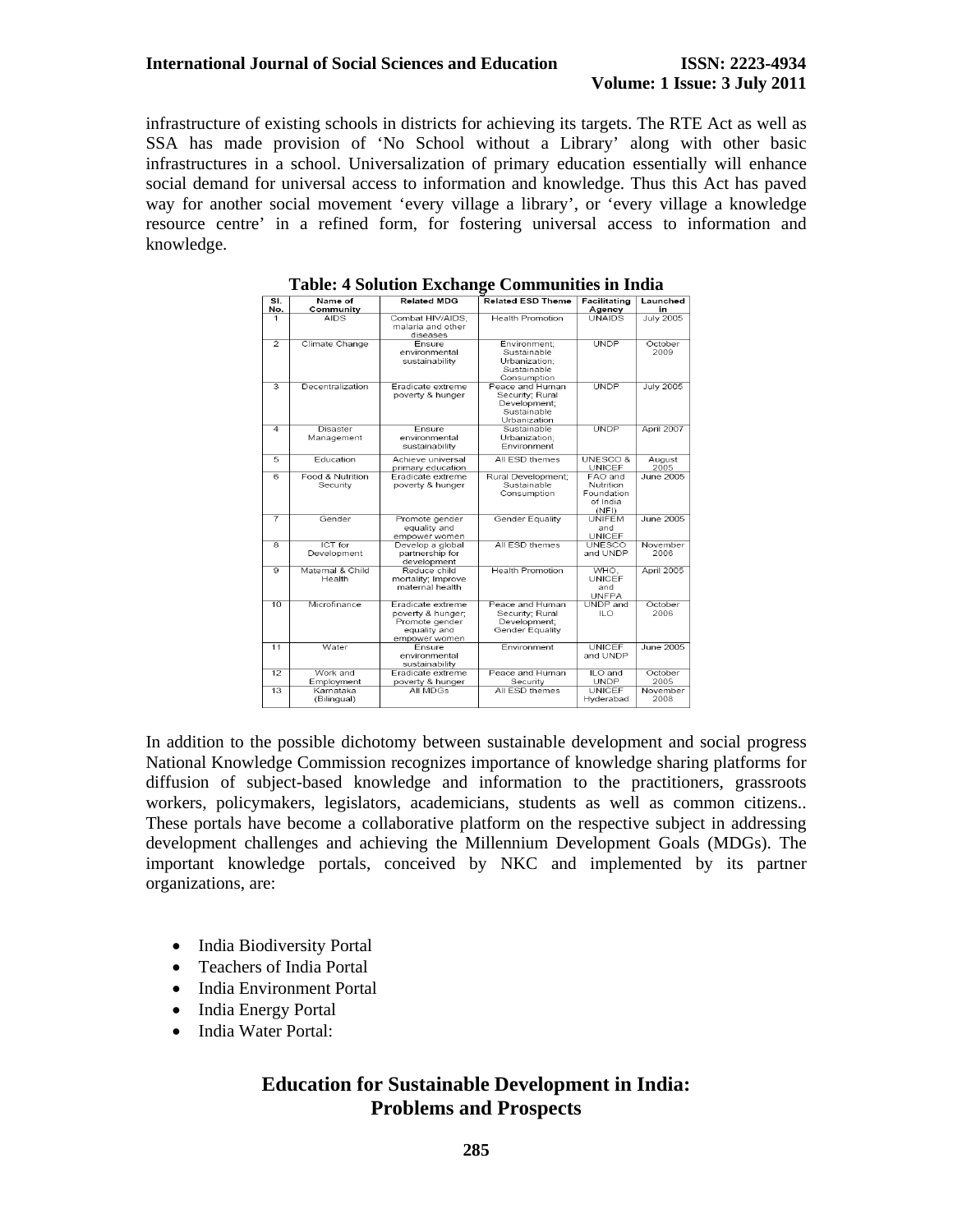- India Development Gateway (InDG)
- Sakshat

#### **Strategies for Future Education:**

Promoting a strategy for Education for Sustainable Development covers such areas as: poverty reduction, citizenship, peace, ethics, responsibility in local and global contexts, democracy and governance, justice, security, human rights, health, gender equity, cultural diversity, production and consumption patterns, corporate responsibility, environmental protection, natural resource management and biological and landscape diversity. The strategy requires that Member States look at education in schools and at further and higher level, the non formal sector, including youth work and adult and community based learning media awareness, training of business people and professionals, and education across the population generally, particularly for workers, farmers, and employers. Issues such as training of teachers, development of curriculum materials, research, awareness promotion, and policies and actions to promote sustainable development need to be examined. The objective of the Strategy is to incorporate the key themes of sustainable development in all education systems.

### **Key elements in an ESD Strategy:**

ESD demonstrates characteristics such as:

- Being **interdisciplinary and holistic**: learning for sustainable development embedded in the whole curriculum, not as a separate subject;
- Being **values-driven**: sharing the values and principles underpinning sustainable development;
- Requiring the skills for **critical thinking and problem solving**: leading to confidence in addressing the problems and challenges of sustainable development;
- **Involving multi-method approaches**: word, art, drama, debate, experience, and other different teaching methods which model the processes;
- Requiring **participatory decision-making**: learners participate in decisions on how they are to learn;
- Being **locally relevant**: addressing local as well as global issues and using the language that learner most commonly use.

The four priority areas of action for the Decade of Education for Sustainable Development aim to:

- Promote and improve basic education;
- Reorient and revise existing education programs;
- Develop public understanding and awareness of sustainability;
- Provide practical training.

**Policy Measures:**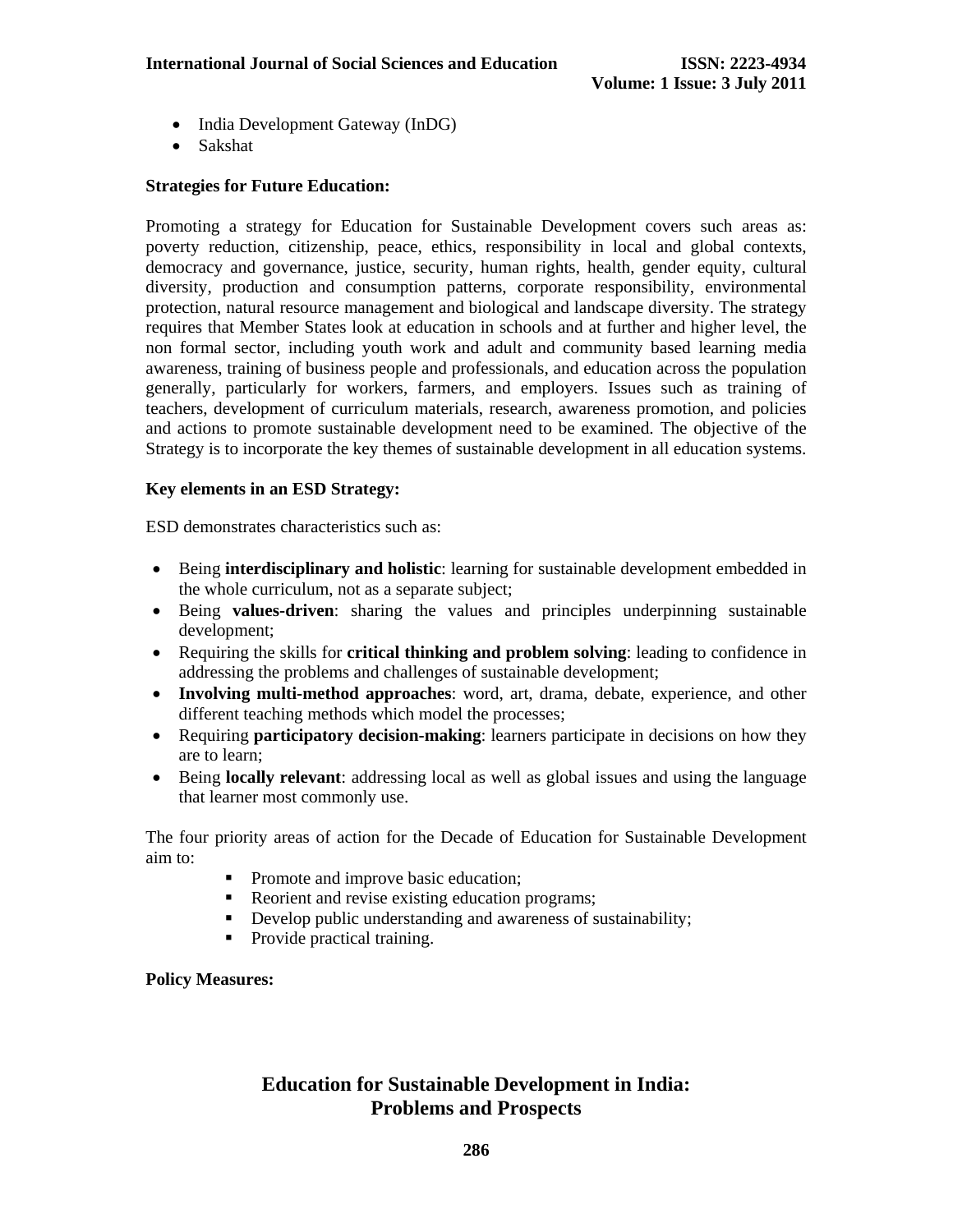The strategies envisaged here are anticipated to improve competence in the education sector, enhance its impact in the target area, and explore the scope for its extension and consolidation through the following **policy measures:** 

- **Sensitization**: Active advocacy at the mass level to increase public awareness on education-related issues and mobilization of resources through talks, seminars, and use of media and publication.
- **Enablement**: Efforts at capacity building of professionals and to increase human capital through courses, trainings, and workshops.
- **Entitlement**: Effective use of legislation, enforcement, and adjudication measures to implement laws, rules, policies, programs, and decisions made.
- **Empowerment**: Focusing on concrete and empirically measurable improvement in the professional competence of individuals, agencies, and organizations through the increased level of collaboration and solidarity building.
- **Mainstreaming**: Targeting and channelizing the new generations (children and youth) in an inclusive manner, and also women, disadvantaged groups, and minorities as well as communities at the local level.
- **Re-enforcement**: Strengthening the capacity building of the key educational agencies, organizations, and institutions by consolidating their policy, decisionmaking, and implementation mechanism focused on the promotion of a healthy selfthrough civic, security, and scientific education.
- **Networking and Synergizing**: Linking the stakeholders at the local, national, regional, and global levels in a coordinated framework of proactive communication, creative interaction, and productive collaboration for sustained flow of the resources and assistance needed in the education sector and integrating the educational policies. Also, development of programs and activities with other existing and upcoming initiatives in the field at home and abroad.
- **Environmental Mathematics and Ecological Economics:** Economic thinking ... is peculiarly unable to consider the long term and to appreciate man's dependence on the natural world.
- **Ecologically Inclusive Scientific Literacy:** Scientific literacy may likely determine whether or not democratic society will survive into the 21st century.
- **Environmental History:** The historians, even when articulating world history, deal not with the whole world but just with the human, as if the human were something separate from or an addendum to the story of the Earth and the universe.
- **Flexible Education: The Key to Learning- An Integrated and Sustainable Model** 
	- o **The Radicalization of Education:** The radicalization of education began with Distance Education which graduated from print technology to media technology. Subsequently, technology has been integrated with printed material and audio-video conferencing which came to play a vital role in education, where students sitting at a distance can interact with peer groups and teachers.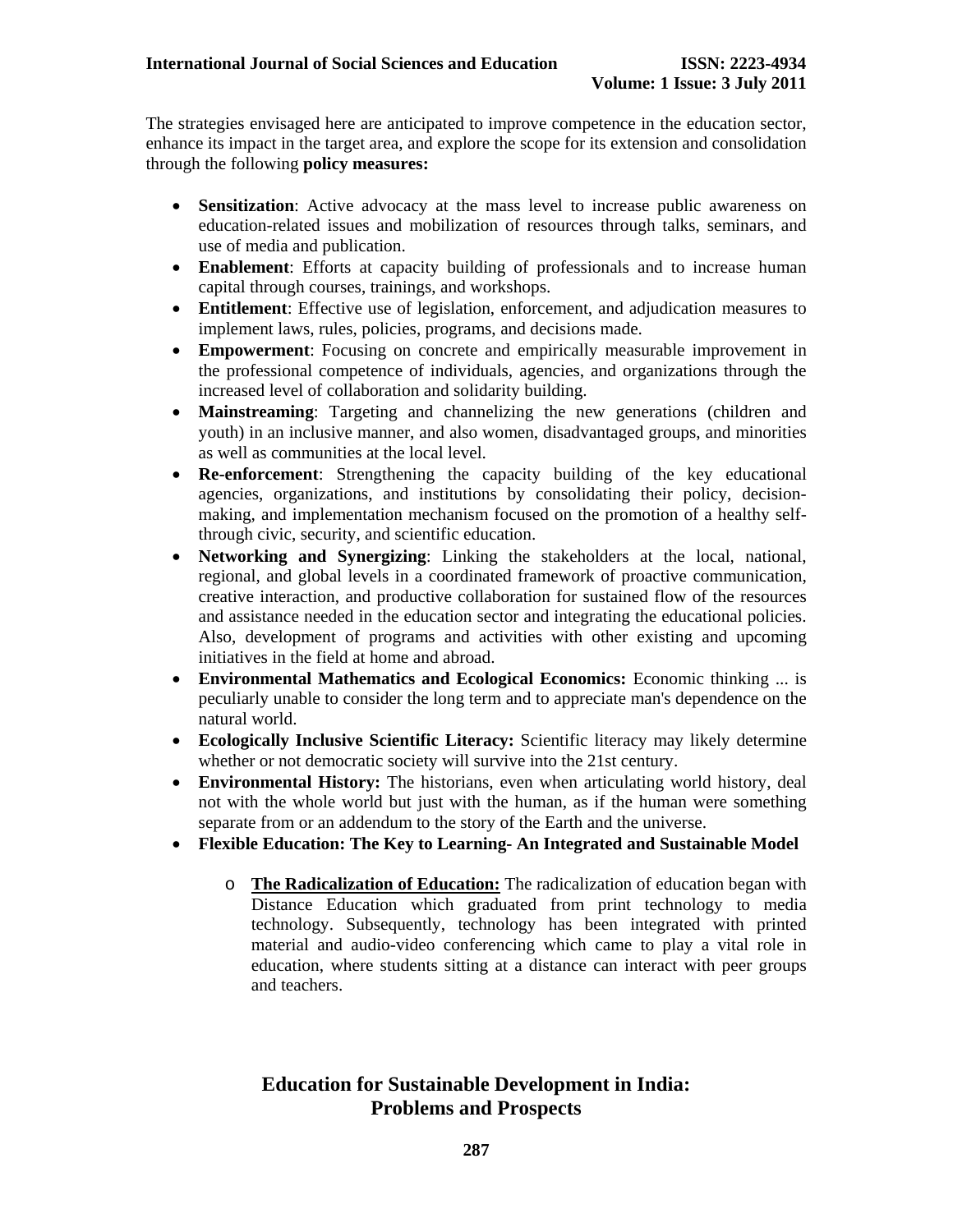- o **Adult and "Continuing" Education:** This is not a myth today, but a vibrant reality. The world of work and the world of education have a very close and intimate connection.
- o **Distance Education, Open Education and Flexible Learning:** The terms distance, open and flexible in the context of education can be used and are used synonymously and interchangeably.

### **Challenges to ESD & Enablers**

Everyone, who has somehow shaped change at an HEI knows, change is possible, and it does happen. Because HEIs advance knowledge, they enable change. The academic freedom of HEIs allows critical discourse of current knowledge and practices. This freedom of discourse enables the changes necessary to reorient education to address sustainability. It allows faculty members to scrutinize curriculums, programs, practices, and policies of their institutions and the surrounding society and make small or sweeping changes. Two other enablers of change in HEIs are **time and funding.** Released time from traditional responsibilities – teaching, advising, supervising student teachers, and committee work – frees faculty to focus their attention on planning and implementing change. Funding also enables change. Funding for faculty-released time, allows them to concentrate their efforts on planning and implementing change. Funding also provides resources (e.g., publications, Web access, and materials) that make program development easier. The lists of challenges to implementing sustainable development in HEIs and HE were analyzed to identify common themes. The most frequently cited challenges can be summarized as:

- Lack of strategic leadership in HEIs and government.
- Low demand from most internal and external stakeholders, including students and employers.
- Academic and professional silos which inhibit cooperative efforts across disciplines and institutions.
- Poor communication within the HEI regarding the meaning and concept of sustainable development and how it applies.

Whereas the list of challenges seems to focus on what might be considered traditional challenges to organizational change (such as funding, time and capacity), the opportunities listed capture a range of innovative and creative opportunities for HE. These opportunities are a mixture of local connections and concerns and larger global issues such as the global significance of climate change. The opportunities include:

- Inter-disciplinary nature of research in sustainable development.
- Demand from internal and external stakeholders, including students and employers.
- Zeitgeist primarily attributed to climate change, but also progressive awareness of other sustainability issues.
- Collaborations/partnerships to work together.
- Networks to learn from each other.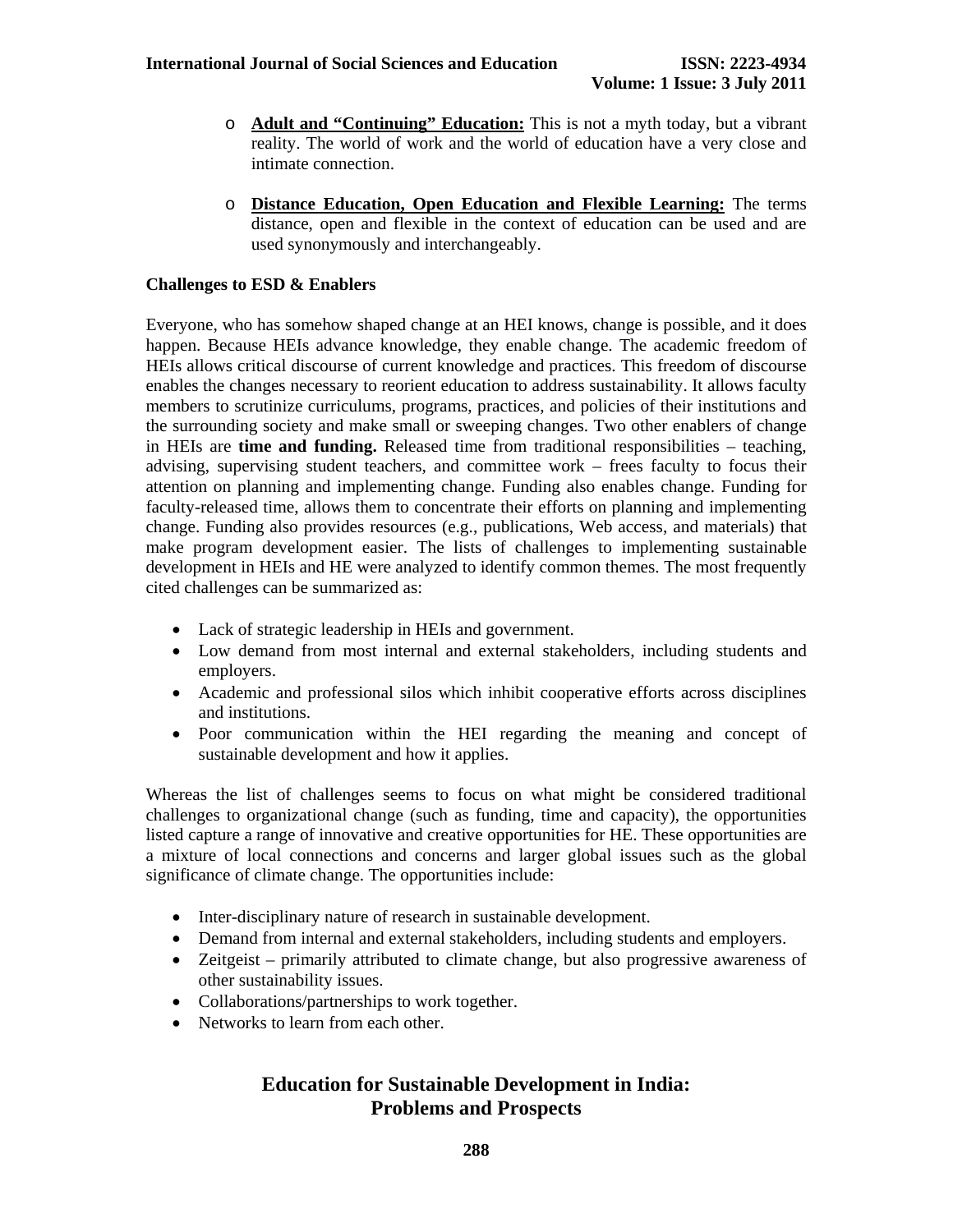• A proactive unit or an individual within the HEI driving sustainable development with a clear plan.

### **Challenges to Teacher Education Reorientation:**

Some of the more prevalent challenges reported by members of the International Network for reorienting teacher education to address sustainability fell into the following categories:

#### *Institutional Awareness, Support, and Resources*

- ❖ Official national and provincial curriculum rarely mandate sustainability
- ❖ Teacher certification guidelines do not mention sustainability
- ❖ Lack of or inadequately trained professionals who are knowledgeable about ESD
- ❖ Lack of or inadequate funding and material resources
- ❖ Lack of or inadequate national, provincial, and local policy to support ESD
- ❖ Lack of or inadequate institutional climate that supports the creativity innovation, and risk-taking necessary to support transformative efforts to reorient education to address sustainability
- ❖ Lack of or inadequate reward for institutions or faculty members who undertake ESD programs

#### *Prioritizing Sustainability in the Educational Community*

- ❖ Lack of or inadequate awareness of importance of ESD
- ❖ Lack of knowledge of ESD complicated by the lack of access to in-service training related to ESD
- ❖ Lack of support from the ministries of education

#### *Reforming Education Systems and Structures*

- ❖ ESD is not part of ongoing educational reform
- ❖Prevalence of traditional disciplinary curriculum frameworks makes incorporating sustainability, which is trans-disciplinary, arduous

#### *Establishing and Sustaining*

- ❖ ESD programs are often developed without local community participation or involvement of other stakeholders leaving the program without local context or relevance
- ❖ Lack of coordination of efforts between ministries of environment, education, health, agriculture, etc

In comparing the challenges and opportunities, the overlaps between them become apparent. Employer and student demand is seen as a potential opportunity to influence innovative teaching styles, course offerings and degree requirements, but is obviously not providing the drive needed for sustainable development as its absence is also cited as a challenge.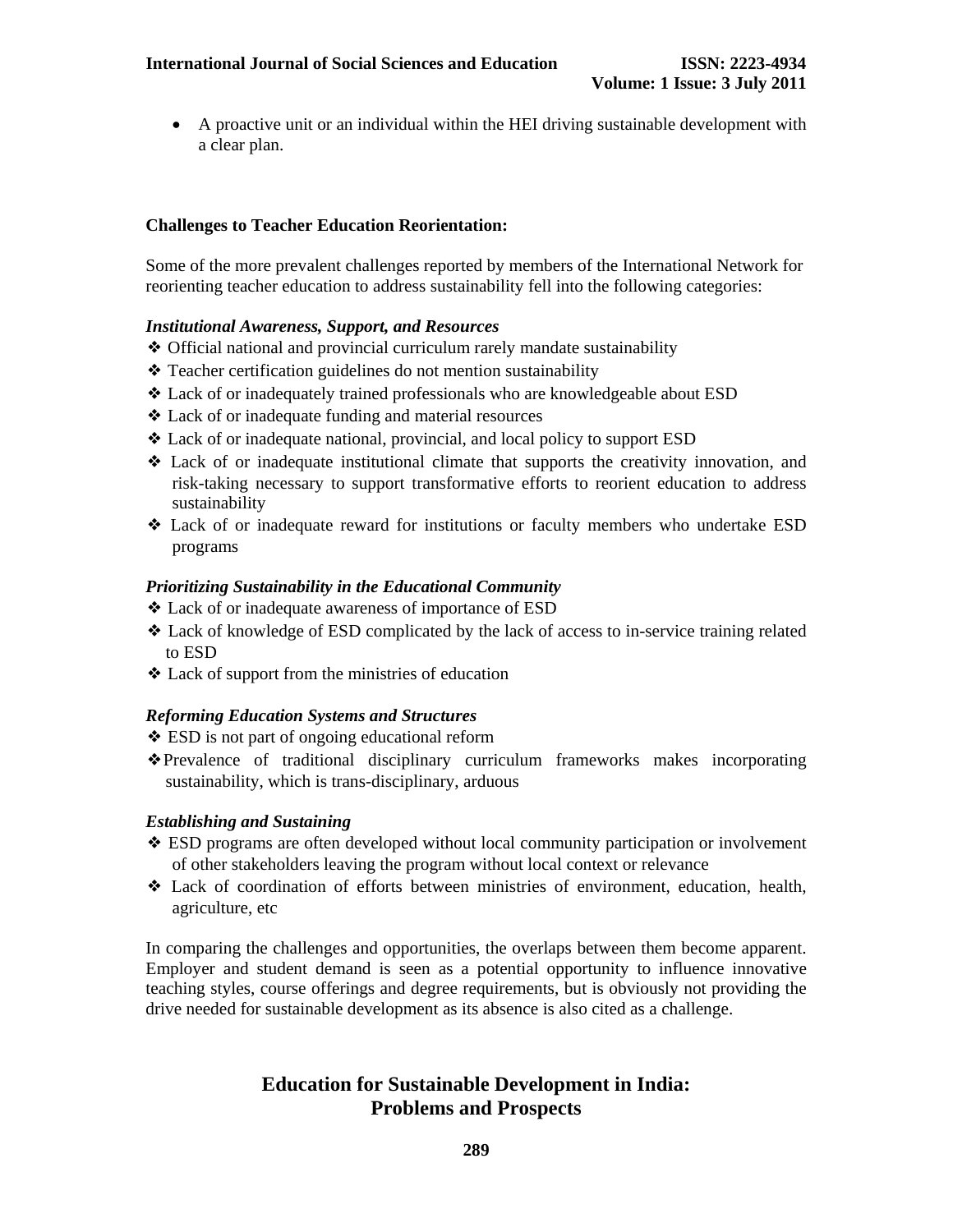### **GUIDELINES AND RECOMMENDATIONS:**

#### **Recommendations on Ministerial and National Involvement**

- Work with ministries of education to make ESD a mandatory part of elementary and secondary education at national and provincial levels.
- Work with ministries of education to revise teacher education and certification requirements to include ESD and to align these revisions to correspond to the ESD components of elementary and secondary education.
- Work with the ministries of education to create policy to support ESD.
- Work with the ministries of education to create professional development programs related to ESD for teacher educators.
- Engage teacher unions and national certification boards in the conceptual development and implementation of ESD.
- Develop a strong national coordination team for ESD that includes professional organizations and issue-related educational organizations (e.g., consumer education, environmental education, and equity education) to integrate their work with institutional ESD initiatives through cooperation, collaboration, and sharing of ideas.
- Work with national publishers and textbook committees to infuse sustainability into textbooks at all levels.

### **Recommendations on Community and Regional/Provincial Involvement:**

- Make use of community resources (e.g., NGOs, institutions, clubs, religious organizations, government agencies, businesses, etc.) in the teacher education program, both within and outside the classroom, to teach about local sustainability issues, efforts to address these issues, sustainable practices, and sustainable businesses.
- Establish new models of professional development in ESD that draw together essential skills, cross-curricular approaches, and action-based learning models so that student teachers and in-service teachers can work on projects that are relevant and important to their communities' future well-being.
- Establish regional teacher-education groups to develop sustainability-related modules and relevant literature, which should be made available on a regional scale.
- Develop strong regional consortium teams that allow educators from a range of sustainability-sector groups outside your organization to come together to support teacher-education initiatives.
- Establish partnerships among universities to ensure ESD becomes the norm rather than an experiment or an isolated case and hence easily eradicated.

#### **Recommendations on change within Institutions of Higher Education:**

- **Recommendations on change across institutions of higher education:** 
	- $\triangleright$  Promote reorienting education as a viable avenue for research and teaching in higher education institutions.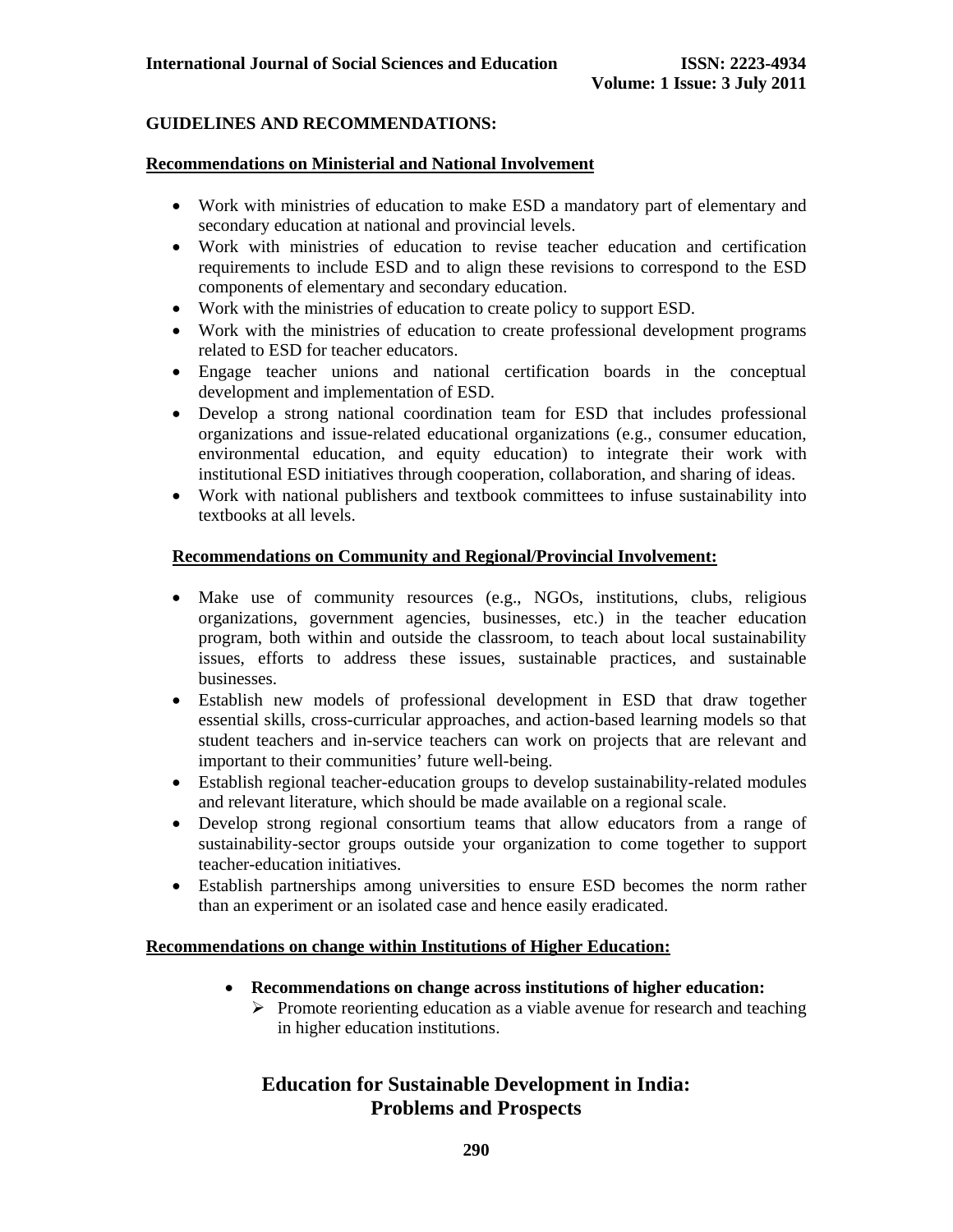- $\triangleright$  Gain support of upper administration in the forms of mandates and resources to assist those who are working in ESD at lower levels.
- $\triangleright$  Involve faculty, support staff, researchers, and managers from across the institution to support interdisciplinary changes that reflect sustainability and reward participation in such efforts.
- $\triangleright$  Allow interdisciplinary courses in sustainability to fulfill degree requirements across disciplinary faculties.
- $\triangleright$  Create a sustainable-campus policy and conduct highly visible events that reinforce campus efforts to implement that policy
- $\triangleright$  Engage student groups and organizations.
- **Recommendations on change within faculties of education:** 
	- $\triangleright$  Make the administration and faculty leaders aware of the need for reorienting the teacher-education program.
	- $\triangleright$  Provide educational opportunities to ensure that every member of the faculty of education understands the need for ESD, how it is relevant to teacher education in both improving quality basic education and reorienting existing education, and how each faculty member can contribute to the overall effort.
	- $\triangleright$  Set up a participatory and democratic process involving every part of the faculty of education (i.e., faculty, staff, administration, research faculty, school liaisons, students, etc.) to reorient teacher education to address sustainability.
	- $\triangleright$  Move quickly to institutionalize new ESD projects, so the progress will continue in spite of frequent changes in faculty, administration, or funding that endanger new projects and innovative undertakings.
	- $\triangleright$  Lobby within the faculty for ESD at times of program review and renewal.
	- $\triangleright$  Recognize and reward academic effort and administrative leadership, especially when it is voluntary and above and beyond the regular requirements.
	- $\triangleright$  Describe for the teaching faculty the contribution that the reorienting process can make to their graduates.
- **Recommendations on change related to engaging pre-service and inservice teachers:** 
	- $\triangleright$  Require interdisciplinary coursework on sustainability for student teachers and make materials available for student teachers on local and global sustainability issues.
	- $\triangleright$  Demonstrate pedagogical techniques that foster higher-order thinking skills, support decision-making, involve participatory learning, and stimulate formulation of questions.
	- $\triangleright$  Emphasize to student teachers that citizenry in a sustainable community requires active participation and decision-making; challenge them to create ways to incorporate participation and decision making into their classroom procedure and curriculum.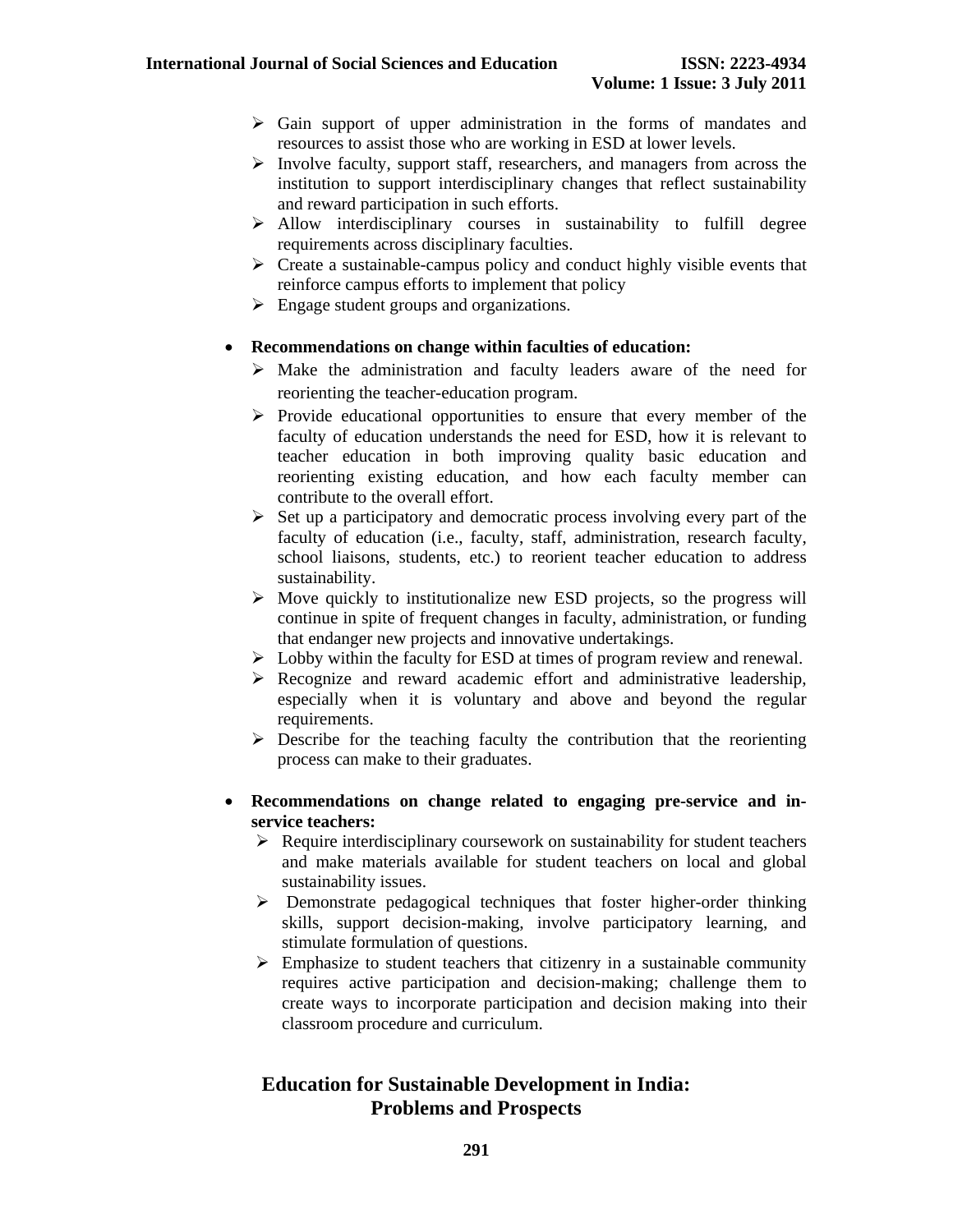- $\triangleright$  Discuss social equity (e.g., gender, racial, ethnic, and generational) with student teachers and identify ways in which the local community exhibits social tolerance, societal intolerance, equity, and discrimination.
- $\triangleright$  Request that student teachers analyze the mandated curriculum they will be teaching to identify topics and themes related to sustainability and those that are linked to local sustainability issues.
- $\triangleright$  Provide student teachers with opportunities to explore their own values and attitudes towards local sustainability problems and those of the surrounding region.
- $\triangleright$  Promote understanding of global sustainability in order to encourage critical thinking and decision making that influence personal lifestyle and economic choices.
- $\triangleright$  Develop specialized ESD programs for student teachers (e.g., minicourses) with certificates of completion, so that student teachers can include them in their resumes for seeking employment.
- $\triangleright$  Promote graduates with ESD specializations, who are knowledgeable in ESD and its contribution to society.
- $\triangleright$  Place graduates who have completed courses in ESD in key schools and ministerial positions to help influence and bring about change.

### • **Recommendations at the individual faculty member level:**

- $\triangleright$  Begin by working within your own sphere of influence; change the things within the areas that are under your individual authority.
- $\triangleright$  Build partnerships; work closely with at least one colleague to ensure continuity and mutual support.
- $\triangleright$  Document work for ongoing reflection and evaluation.
- ¾ Attend ESD conferences with colleagues, student teachers, and graduate students to update knowledge and maintain enthusiasm for ESD projects.
- $\triangleright$  Learn basic grant writing skills.

### • **Recommendations on Funding and other Resources:**

- $\triangleright$  Work with ministries of education to redirect existing funding to address ESD.
- $\triangleright$  Seek new sources of funding through grants, contracts, and sponsored research.
- $\triangleright$  Collaborate with NGOs and environmental and social foundations.
- $\triangleright$  Seek assistance from institutional units that support grant and contract acquisition.

### • **Recommendations on partnerships:**

- $\triangleright$  Strengthen partnerships between teacher-education institutions and elementary and secondary schools, and such educational organizations as museums, outdoor education sites, and nature centers.
- $\triangleright$  Strengthen local, regional, and international networks by sharing ideas, experiences, and materials and maintaining the vision of a sustainable world.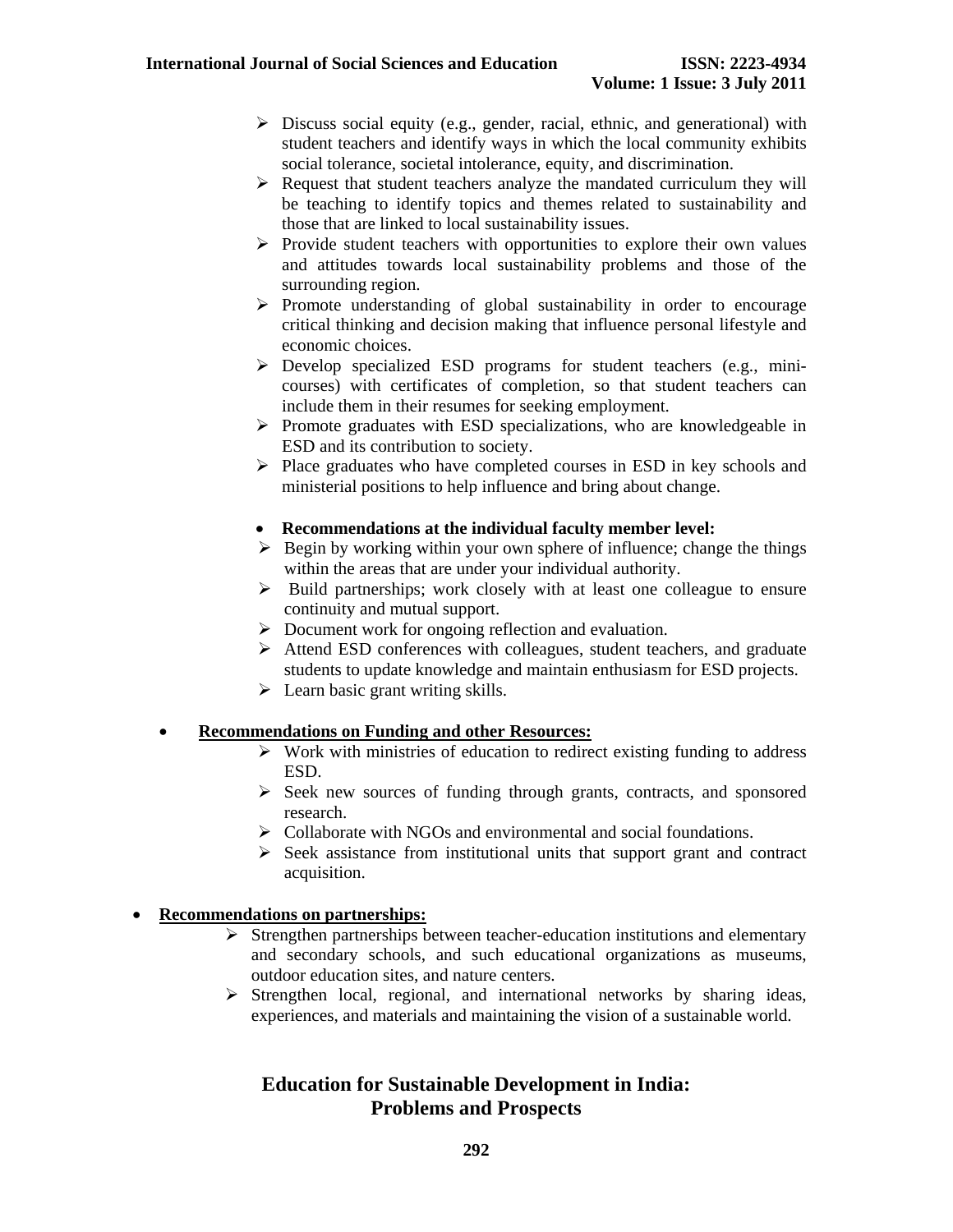- $\triangleright$  Work within national and international networks to help overcome difficulties and barriers at institutional and governmental levels.
- $\triangleright$  Set up north-south and south-south cooperation and solidarity mechanisms around ESD to share experiences.

### • **Recommendations on Research:**

- $\triangleright$  Create a research agenda to address important questions, such as the effectiveness of faculty efforts to reorient education to address sustainability.
- $\triangleright$  Review and revise the theoretical framework underpinning of ESD as society and the concept of sustainable development evolve.
- $\triangleright$  Increase research on quality teaching and learning approaches for ESD to help learning become more transformative in nature.
- ¾ Conduct research on assessment standards and measures of performance for ESD to increase importance and credibility within the institutional assessment system.
- $\triangleright$  Develop strong research-based arguments to present to academic boards to show that ESD is a crucial re-orienting framework for education for the future.
- ¾ Conduct research on economic costs and benefits of reorienting pre-service teacher education to address sustainability as well as providing professional development for in-service educators.
- $\triangleright$  Conduct research on economic costs and benefits of introducing ESD in elementary and secondary curriculum compared to the costs and benefits of other educational reforms.
- ¾ Develop research designs, methods, and techniques that focus on student learning results and yield applicable and meaningful findings.
- $\triangleright$  Conduct school-based longitudinal studies using student work samples to determine the impact of ESD curriculum on student learning results.
- $\triangleright$  Conduct research to establish and strengthen an open-ended research agenda to inform and strengthen key areas of ESD practice in Teacher Education for example curriculum change; participatory action research; auditing of institutional resource management and sustainability practices, etc.
- ¾ Conduct research to establish and strengthen a vibrant 'community of practice' in teacher education, which strengthens the teaching and research capabilities educators involved in ESD.

### • **Recommendations on communications:**

- ¾ Document successful ESD programs that have reoriented teacher education to address sustainability.
- $\triangleright$  Publish and disseminate this work.
- $\triangleright$  Develop a recognition system for institutions of teacher education and elementary and secondary schools involved with ESD.
- $\triangleright$  Submit articles on education for sustainability to journals, which usually do not address sustainability.
- ¾ Present research and project reports to disciplinary professional organizations and educational organizations at local, regional and national conferences.
- $\triangleright$  Work with mass media to disseminate ESD successes and sustainable development concepts.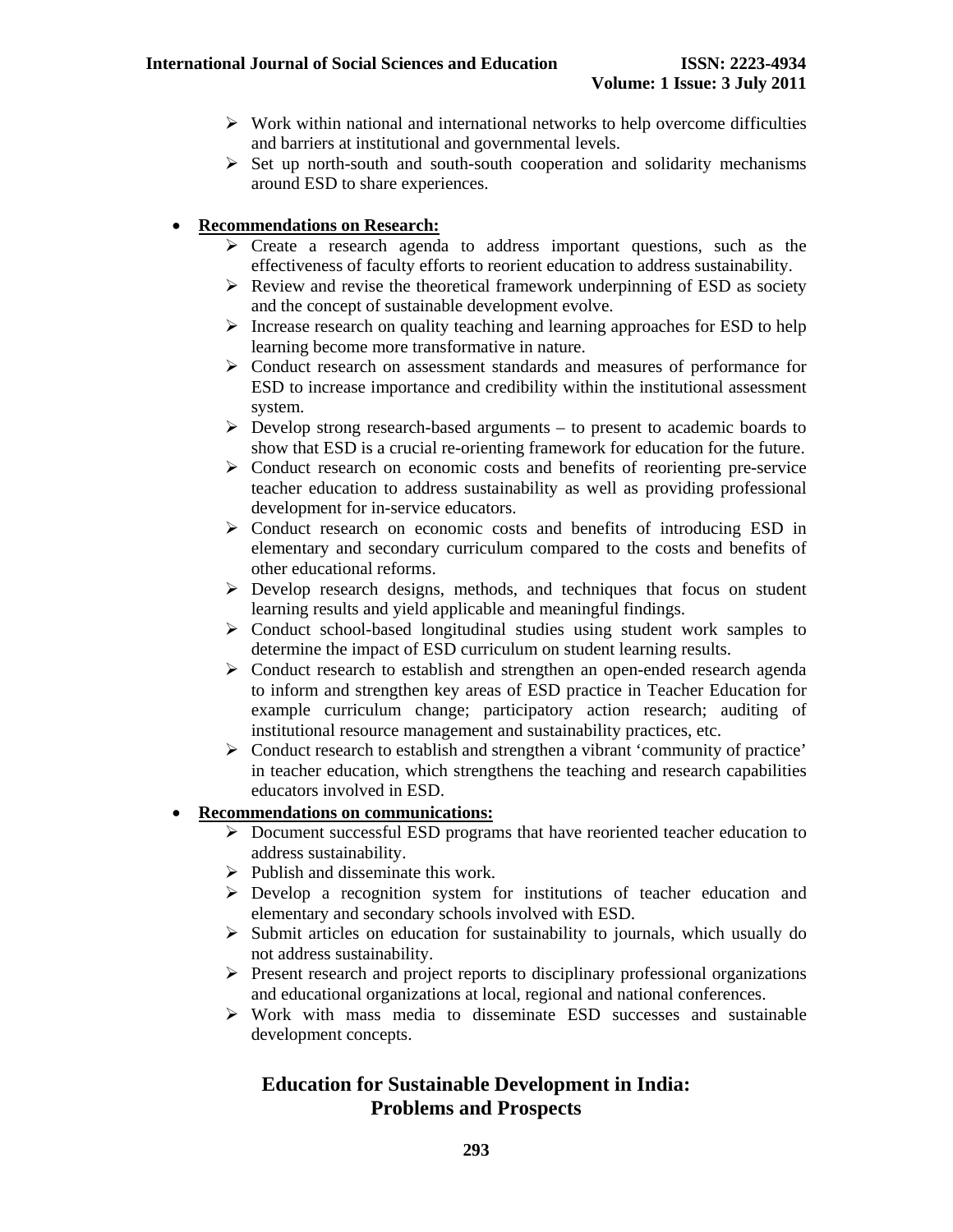### • **Recommendations on Information Technology Opportunities:**

- $\triangleright$  Develop guidelines for using information technology related to ESD.
- $\triangleright$  Develop guidelines for incorporating ESD into online and distance learning courses.
- ¾ Provide professional development opportunities for teacher educators to use information and communication technologies (ICT) to provide professional development about ESD to in-service teachers who work in locations distant from campus.
- $\triangleright$  Study the use of ICT to match student preferred learning styles and modalities (e.g., especially students from oral-based cultures whose preferred learning modality is listening, not reading).

### **Concluding Remarks:**

One could say for certain that no individual, community and nation can survive in isolation from rest of the world. The contemporary era demands everyone to come under one umbrella" GLOBALISATION" with incorporation of a wide range of educational, social and welfare programs, the purpose of which is improving quality of life and sharpening life skills for sustainable development, otherwise the entire race will recede into the darkness of ignorance.

Education and social responsibility have an inextricable linkage as education impacts directly upon society for social development. Today, if we are talking about a knowledge based economy, then it is one of the mandates of education to augment economic self reliance. Vocational education and partnerships and consortia between the Govt. and community based organizations is the right pointer towards such an objective. If education becomes solely utilitarian and profit oriented, then it is crassly sacrificed at the altar of expediency and mercenary motives. This, as educators, we must be aware of. Education and its sustainability is an exemplification of how education can touch the masses and not only the classes. The very fact that Corporate Houses are looking at education in more ways than one, in the form of establishing schools and in terms of vocational education; becomes a pointer to the Corporate Social Responsibility (CSR) dimensions of education. Education can have a sustainable model only when the entire gamut of society realizes its social responsibility aspect towards it.

India needs to develop its education system at various levels by adopting the strategies towards the sustainable development. We need new processes, less oriented to instruction and more oriented to action for sustainability – and why there needs to be more emphasis on working with adults here and now to change how we go about our lives. This entails assurance for economic and social development for mankind, leading to improved quality of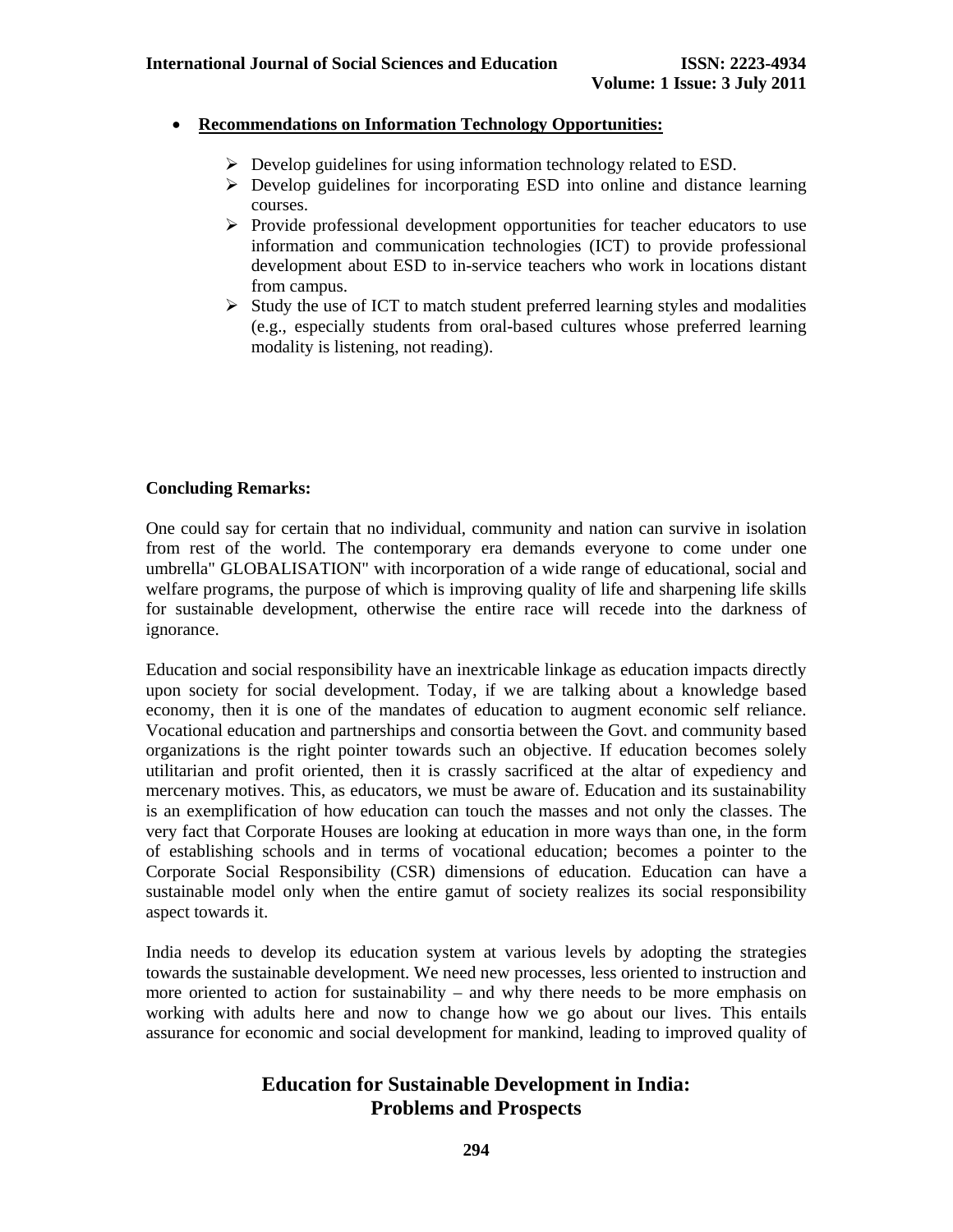life, also benefiting the generation to come, thus making teams to contribute for sustainable development of a nation and its future generation…. towards which India has already began its journey through small initiatives and efforts.

### **REFERENCES**

Abdul Kalam, A.P.J. and Rajan, Y.S. (2000). *India 2020: A Vision for the New Millennium*. New Delhi: Penguin Books India.

Ashford, Nicholas (2000), *"An Innovation-Based Strategy for a Sustainable Environment"*, in Innovation-Oriented Environmental Regulation: Theoretical Approach and Empirical Analysis, J. Hemmelskamp, K. Rennings, F. Leone (Eds.) ZEW Economic Studies. Springer Verlag, Heidelberg, New York, pp 67-107. Washington, DC: U.S. Government Printing Office. [ED 403 158].

Ashford, Nicholas (2004), "*Major challenges to engineering education for sustainable development: what has to change to make it creative, effective, and acceptable to the established disciplines* The International Journal of Sustainability in Higher Education, 2004.

Bhandari, Bishnu B. and Osamu Abe.(2003), "*The ABC of ESD".* A paper presented in the International Seminar on Wise Use and Conservation of Mangrove in Southeast Asia, jointly organized by Forestry Department, Universitie Brunei Darussalam,

Cleveland, C.J. and I. Kubiszewski (2007), United Nations Conference on Environment and Development (UNCED), Rio de Janiero, Brazil", *Encyclopedia of Earth*, Retrieved 16 March 2009

Fien, John. 1993. *Education for the Environment: Critical Curriculum Theorising and Environmental Education.* Victoria: Deakin University Press.

Hesselink, Frits; Pert Paul van Kempen and Arjen Wals. 2002. *ES Debate: International Debate on Education for Sustainable Development*. Gland: IUCN Commission on Education and Communication (CEC).

Murthy, N.R. Narayana (2009). *A Better India, A Better World*. New Delhi: Penguin Books India. *Millennium*. New Delhi: Penguin Books India.

Nilekani, Nandan (2009). *Imagining India: Ideas for the New Century*. New Delhi: Penguin Books India.

PCSD. (1996). "*Education for sustainability: An agenda for action."* The Proceedings of the "National Forum on Partnerships Supporting Education about the Environment,". Washington, DC: U.S. Government Printing Office. [ED 403 158].

Saul, D. (2000) *'Expanding Environmental Education: Thinking Critically, Thinking Culturally'* Journal of Environmental Education Vol. 31 No.2 pp.5-7.

Sitarz, D. (Ed.). (1993). "Agenda 21: The Earth Summit strategy to save our planet." Boulder, CO: EarthPress.

Tilburry, Daniella, Robert B. Stevenson, John Fien and Danie Schreuder. 2002. *Education and Sustainability: Responding to the Global Challenge*. Gland: IUCN Commission on Education and Communication (CEC).

Tilbury, D. (1995). "*Environmental education for sustainability: Defining the new focus of environmental education in the 1990's.*" Environmental Education Research," 1(2), 195-212. [EJ 509 039]